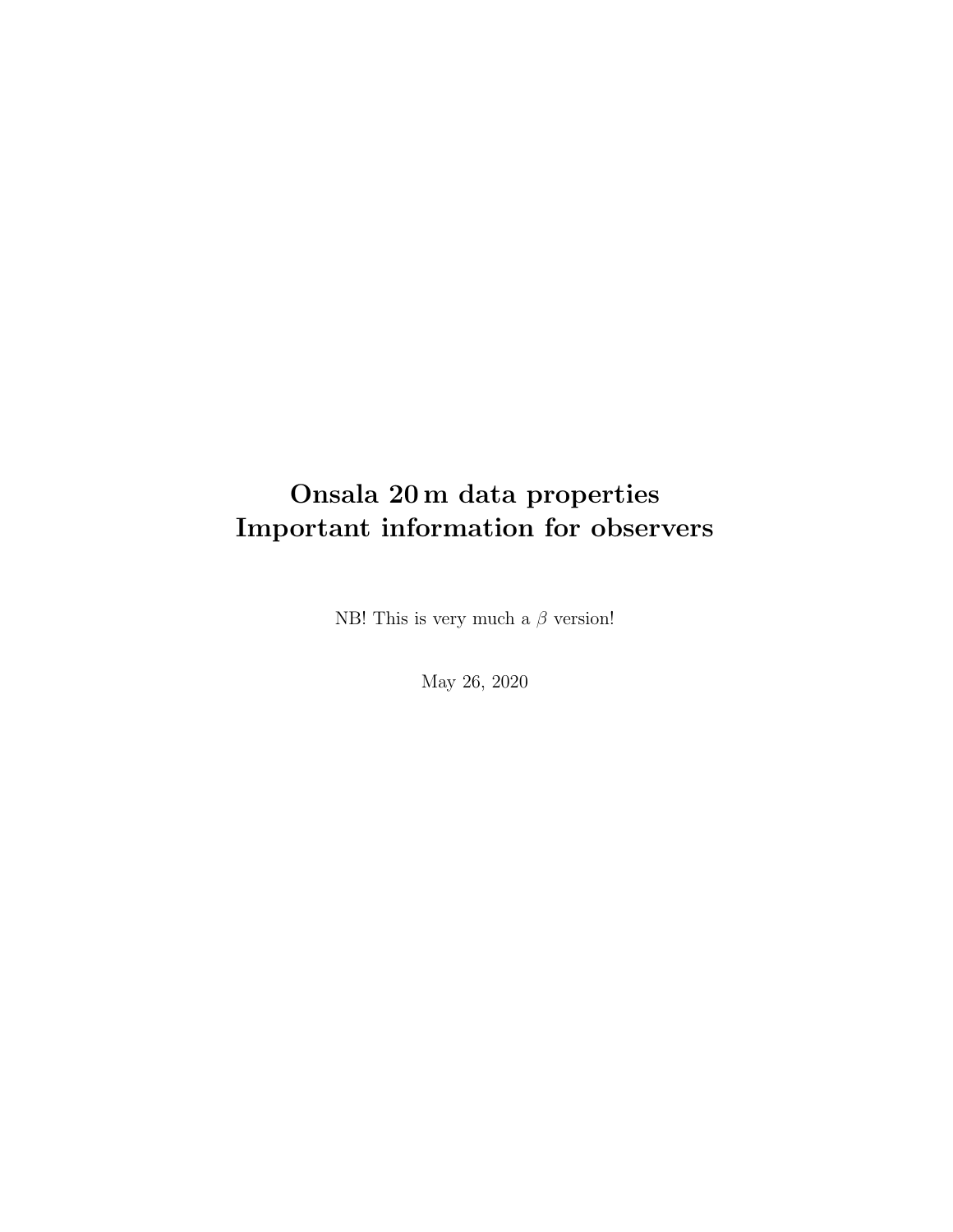# **Contents**

| $\mathbf 1$ |     | Frequency axes                                                      | $\mathbf{1}$   |
|-------------|-----|---------------------------------------------------------------------|----------------|
|             | 1.1 |                                                                     | $\mathbf{1}$   |
|             | 1.2 | Relevant keywords in the FITS file                                  | $\overline{2}$ |
|             | 1.3 | The "accordion effect" on the frequency axis $\dots \dots$          | $\sqrt{3}$     |
|             |     | Using CLASS to correct for the "accordion effect" $\ldots$<br>1.3.1 | $\overline{5}$ |
|             |     | Using XS to correct for the "accordion effect" $\dots$ .<br>1.3.2   | $\overline{7}$ |
|             |     | Correction of historical data<br>1.3.3                              | $\overline{7}$ |
|             | 1.4 |                                                                     | 8              |
|             | 1.5 |                                                                     | 9              |
|             | 1.6 |                                                                     | 10             |
| $\bf{2}$    |     | Data product fidelity                                               | 12             |
|             | 2.1 | Potential spectrometer edge aliasing                                | 12             |
|             | 2.2 |                                                                     | 14             |
|             | 2.3 |                                                                     | 15             |
|             | 2.4 |                                                                     | 15             |
|             | 2.5 |                                                                     | 15             |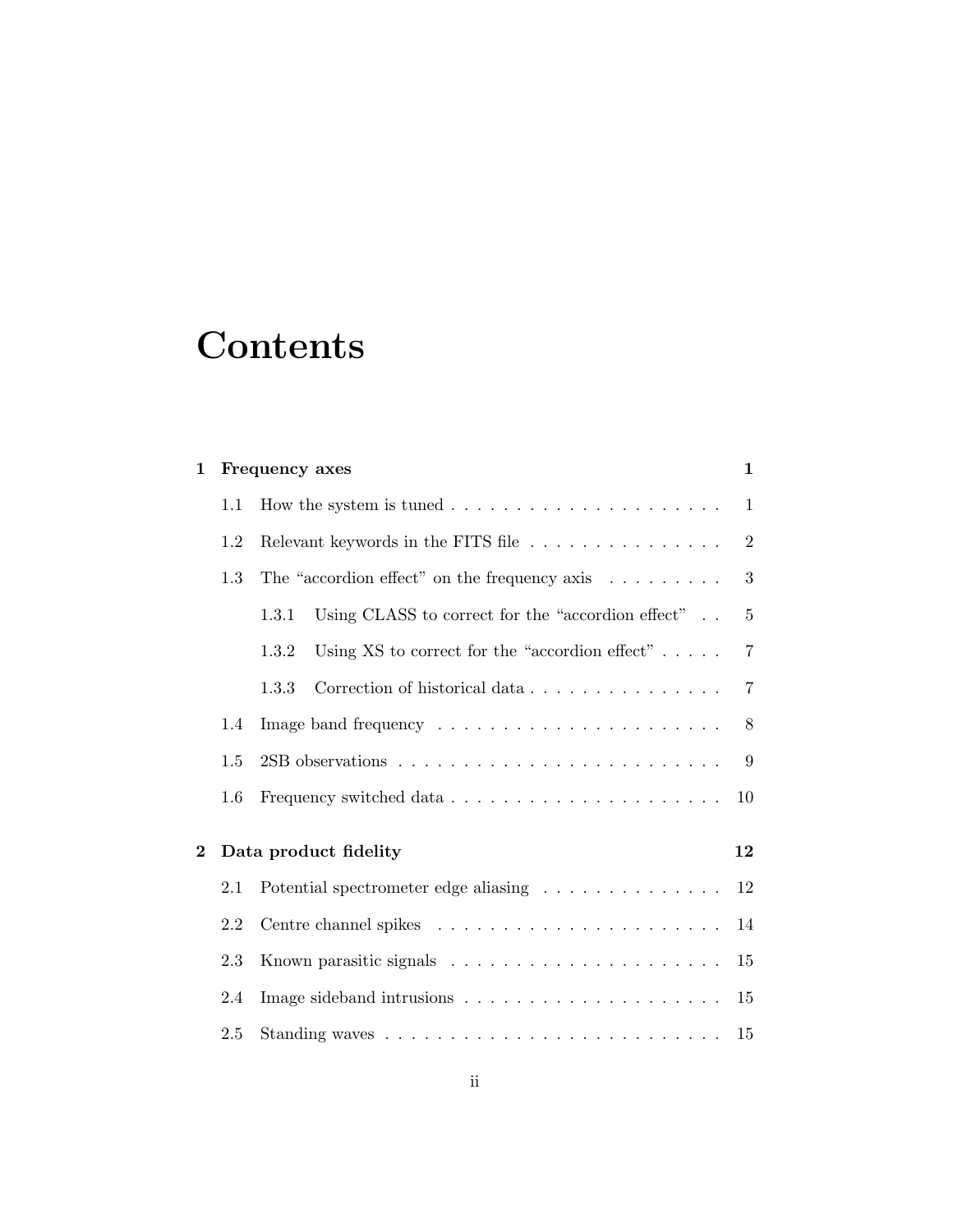|     | 3 Intensity calibration                                                           |  |  |
|-----|-----------------------------------------------------------------------------------|--|--|
| 3.1 |                                                                                   |  |  |
|     |                                                                                   |  |  |
|     |                                                                                   |  |  |
|     | 4 Data logistics                                                                  |  |  |
| 4.1 |                                                                                   |  |  |
|     | 4.2 How the data files are sorted in a project's home directory 22                |  |  |
| 4.3 | Technical data files $\ldots \ldots \ldots \ldots \ldots \ldots \ldots \ldots 23$ |  |  |
|     |                                                                                   |  |  |
|     |                                                                                   |  |  |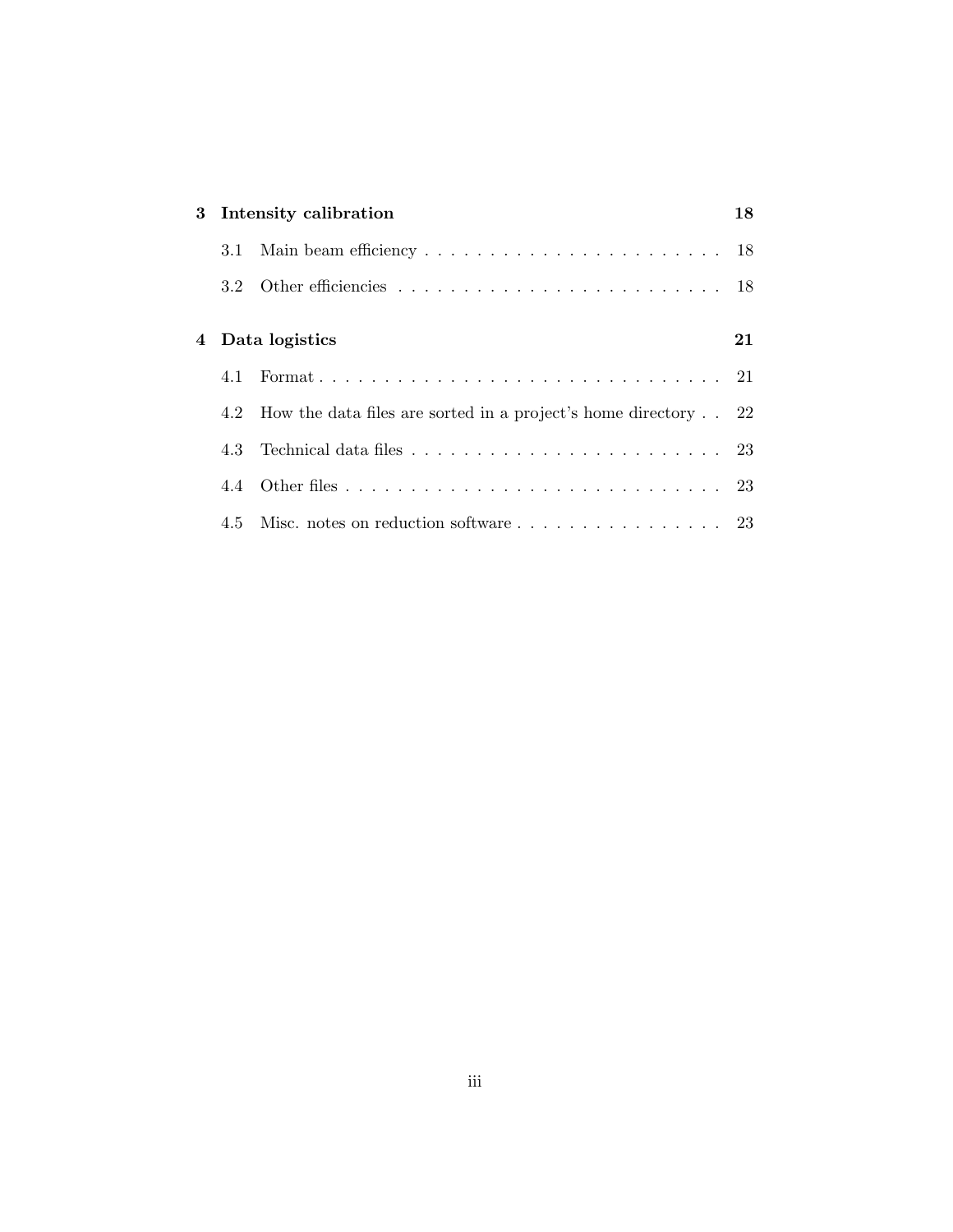## Introduction

This document is of the work-in-progress type and will likely remain so for the foreseeable future. The graphs shown here are mostly the results of individual test measurements which may vary from one occasion to the next due to weather and other factors. Also the hardware is continously upgraded and modified which may affect the performance. It would require regular extensive test campaigns to arrive at the best average (and current) values to use and that is not feasible since this facility is run with a minimum of staff support compared to many other similar telescopes.

Some formulae and methods described here have been checked once but not double-checked and there could be remaining sign errors or similar faults. We urge users to verify themselves that the results are reasonable if e.g. the CLASS method for resolution correction is employed (e.g. check that lines in overlapping tunings get narrower when averaged together and not broader although in many cases the effect will be too small to be noticable).

We also note that some FITS header keywords mentioned here may not be present in older data and that the headers of data files from the older Pegasus and current Bifrost control systems are different.

Henrik Olofsson 20-m telescope manager & staff scientist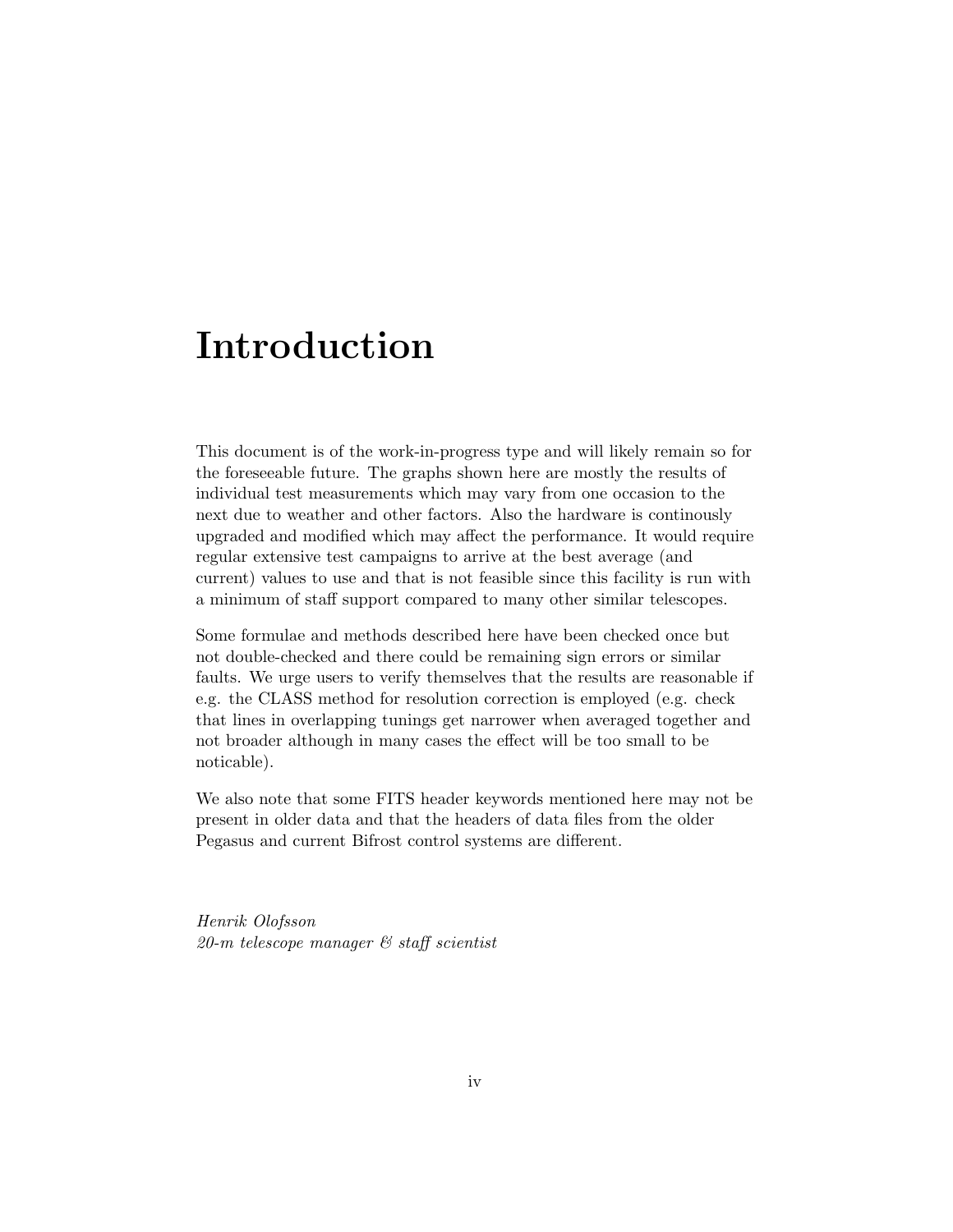## Chapter 1

## Frequency axes

#### 1.1 How the system is tuned

The user supplies a reference frequency to the control system which is given in the source's rest frame. Note that this does not have to become the centre frequency of the spectrum since the user may request an additional offset. This is a handy mechanism in case we want to move the main line to the side in order fit other lines within the same bandpass, but we still want to have the frequency and velocity axes related to the main line.

The system then calculates the corresponding Doppler-shifted frequency in the topocentric frame based on the total radial velocity difference between the observatory and the source. If any offset is needed or requested, it is added as the last step. The LO is then set to a value that will make this sky frequency the centre of the bandpass.

Note that in the 4 GHz mode, even without any offset requested, the reference pixel will never be in the centre of each 2.5 GHz "half" that build up the 4 GHz bandpass (without any offset requested, it will however be at the centre of the receiver bandpass). The reason for this is that we want to have the same reference frequency in both spectra which by default is in the middle of the overlap of the two "halves", see Fig. 1.1. If the user requests a frequency offset of  $>0.5$  GHz, the reference pixel will actually be outside the spectrum edge in one of the halves but that is fully allowed in FITS files and should not cause any problem with standard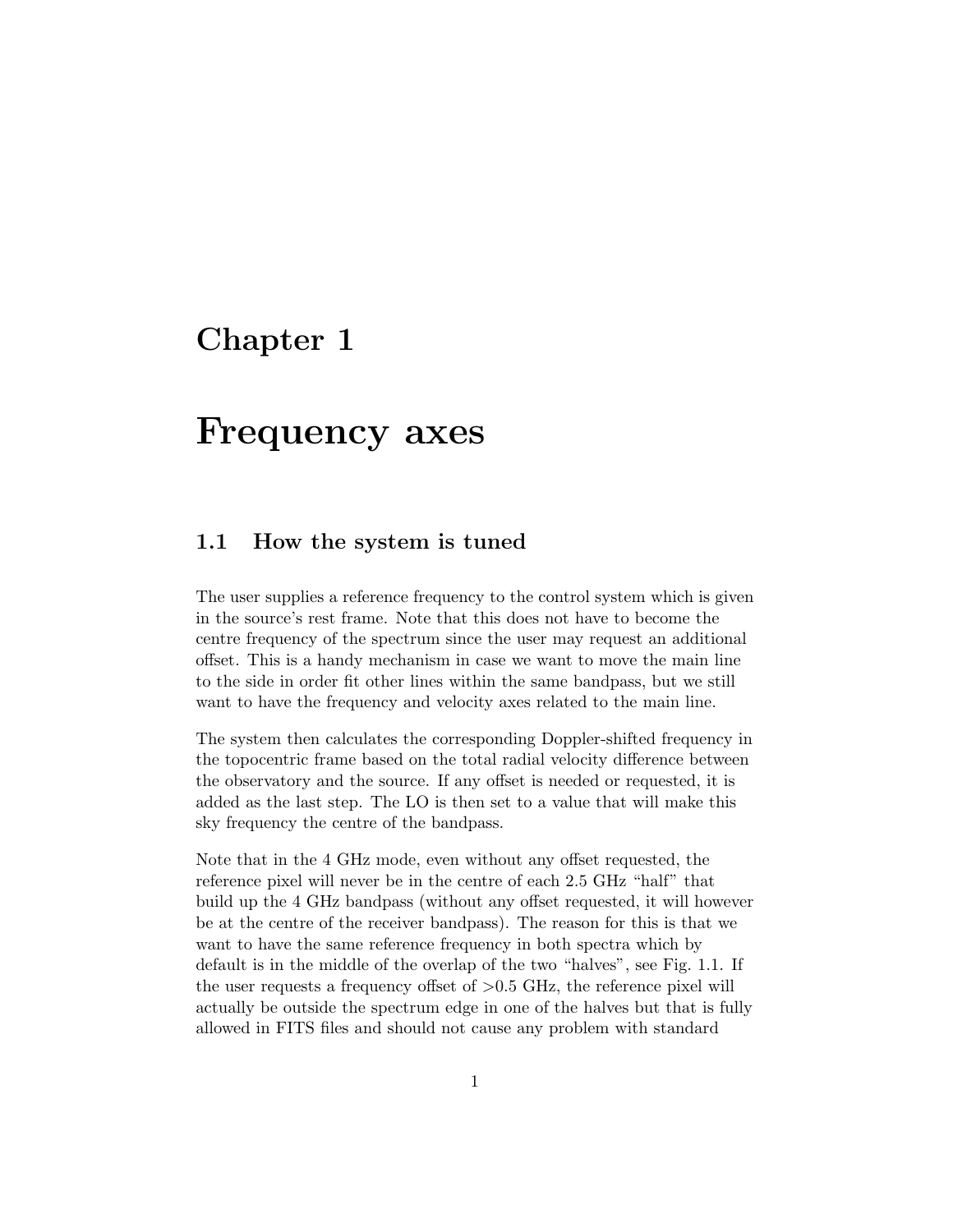reduction software.



 $o =$  default reference pixel (CRPIX1)

Figure 1.1: Illustration of how the OSA 4 GHz bandwidth mode works. Note that this setup is duplicated to cover both polarisations and the products that cover one and the same side are either named OSA1 and OSA2 in the FITS header keyword INSTRUME, or named OSA3 and OSA4 in case of the opposite side.

#### 1.2 Relevant keywords in the FITS file

The reference frequency will appear in the RESTFREQ keyword, and the CRPIX1 keyword defines to which channel this frequency refers. The OBSFREQ gives the sky frequency at this channel. These are all unambigous and strictly correct quantities.

The CDELT1 keyword however – that defines the channel spacing – is only truly valid in the topocentric rest frame which has implications as seen in the next Sect.

VELO-SOU gives the source velocity w.r.t. the LSR system and VLSR is the LSR velocity of the reference channel. Normally these two are the same but the VELO-SOU keyword is there to help keep track of the orginal velocity in case we want to modify the reference channel at a later stage.

VELO-LSR gives the velocity of the observer w.r.t. the LSR system. Note that it has a different sign convention than VELO-SOU (i.e. the observer and the source have opposite signs when moving in the same direction; they do have the same sign if both are moving towards LSR though). We have followed the commonly used standard in this matter.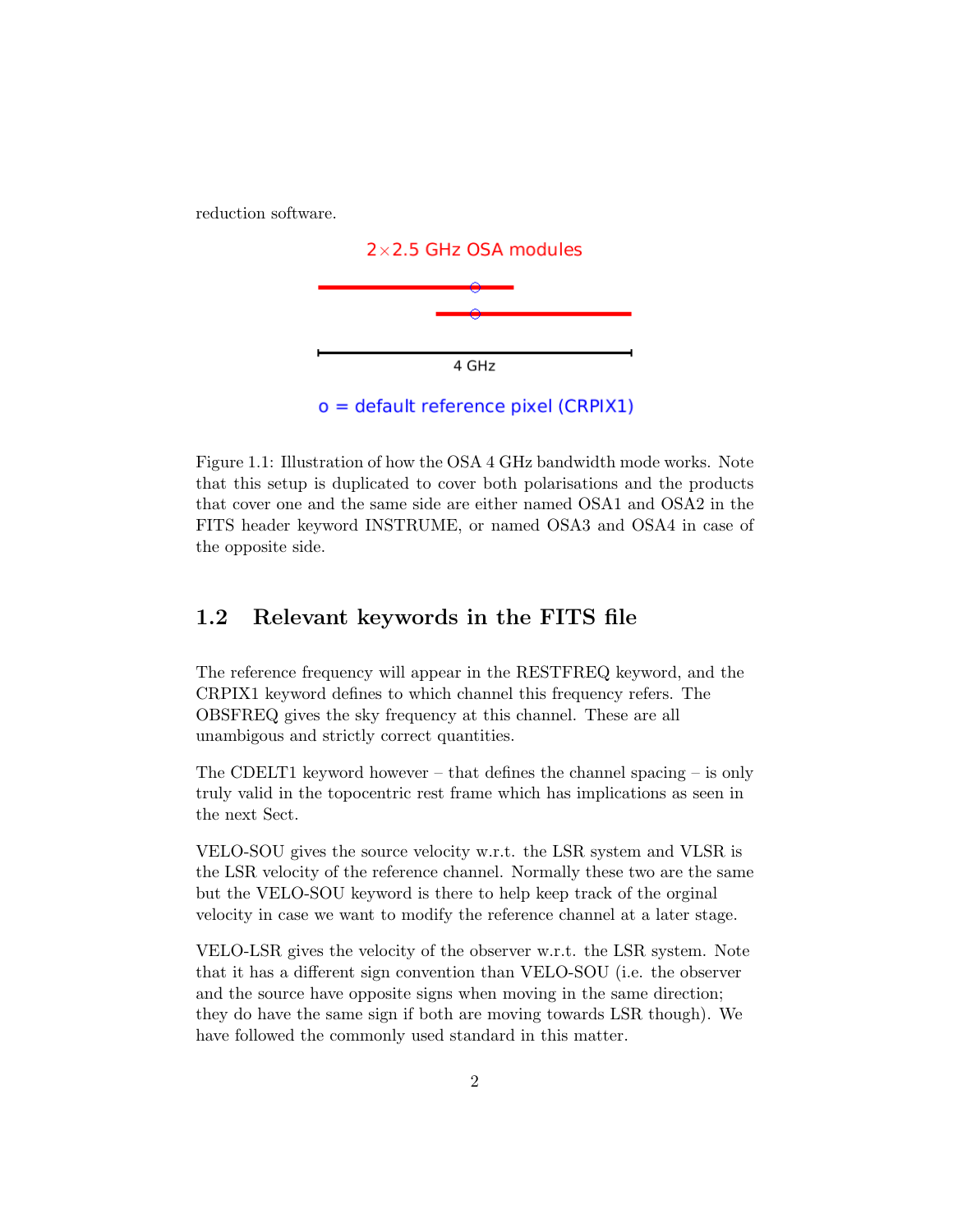Note that FITS files saved by CLASS is using the keyword VELO-LSR for the function of VLSR which itself is absent in such headers. Thus VELO-LSR has a different meaning in FITS files saved by CLASS which is important to keep in mind if method 2) in Sect. 1.3.1 is attempted.

### 1.3 The "accordion effect" on the frequency axis

In the source's rest frame the channel separation is in fact slightly different from CDELT1 depending on the total red- or blueshift (they are only the same if the source is perfectly at rest w.r.t. the observer). One can see this as an expansion or compression of the bandpass. If we e.g. observe a red-shifted source with bandwith 4.0 GHz here at Earth we are in fact covering slightly more than 4 GHz in the source's rest frame due to compression.

We do not correct for this effect but are leaving the topocentric CDELT1 as is, which is the built-in instrumental values for a given spectrometer configuration.

This means that a frequency axis built up using the CRPIX1, RESTFREQ, and CDELT1 values will have a slight error in it which will increase with the distance from the CRPIX1 channel (at CRPIX1 itself it is exactly correct).

An example: consider the rather extreme case of observing a source with a net Doppler velocity of  $+100 \,\mathrm{km\,s^{-1}}$  in a 2.5 GHz spectrometer bandwidth configuration centred at 91 GHz but with a reference frequency far to the side, at 90.0 GHz. The error in the frequency axis near 92.0 GHz will then be about 667 kHz. Note, however, that a sky frequency axis, built up of CRPIX1, OBSFREQ, and CDELT1 will always be correct at every channel. The simplest way to correct for the effect is to simply recalculate the CDELT1 value according to

$$
\mathrm{CDELT1'} = \mathrm{CDELT} \frac{\mathrm{RESTFREQ}}{\mathrm{OBSFREQ}}
$$

or, using the net source $\leftrightarrow$ topocentric relative velocity,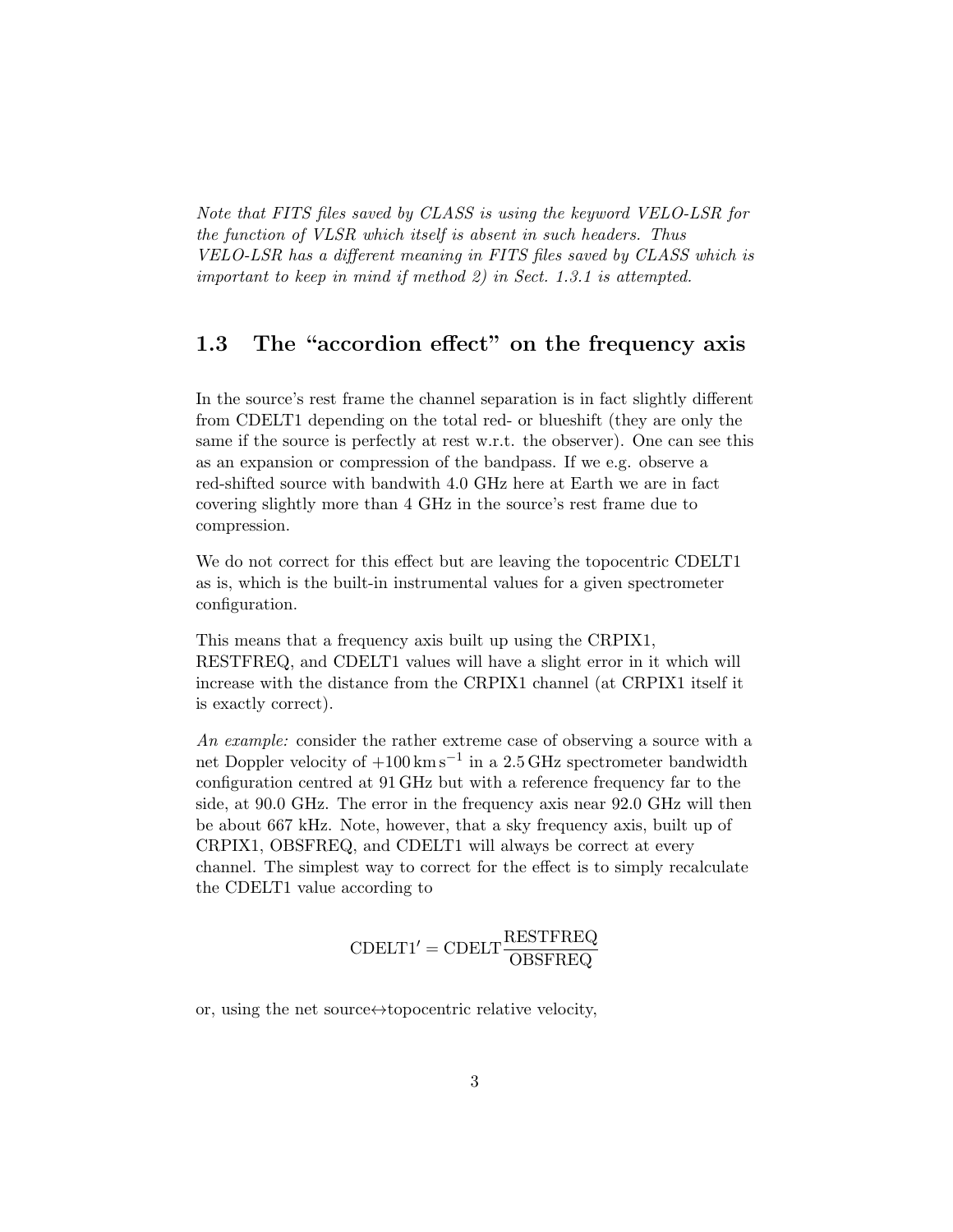$CDELT1' = \frac{CDELT1}{1 - \frac{1}{2}}$  $1 - V_{\text{Dop}}/c$ 

The reason the system does not do this automatically is that every spectrum would then have a (very slightly) different frequency axis since the Doppler correction is continuously updated due to the Earth's rotation and orbital motion as can be seen in the variation in the OBSFREQ value. Therefore, it is up to the observer to consider this effect in the data reduction and analysis. In most cases, a satisfactory solution would be to apply the correction according to the expression above, using a  $V_{\text{Don}}$ average over the whole observational campaign. However, if the campaign is drawn out over different parts of the year and the source is near the eccliptic plane, this may not be feasible since the difference in contribution from the Earth's orbital motion may be up to  $\pm 30 \text{ km s}^{-1}$ . In such cases, frequency corrected spectra from each part of the campaign may need to be resampled to have a common axis before averaging them together.

But, again, this is never a problem if the lines to be analysed are at or close to the reference frequency. And it is never a problem anywhere in the spectra if the total Doppler correction for the source is always small.

The perhaps most intuitive way to check how large the effect is, is to calculate the error per channel and then multiply this error with the number of channels between your line and the reference frequency/pixel in the spectrum. However, when we do this using the expression above, the frequency resolution cancels out and we end up with

 $|f_{\text{err}}| = | (1 - \frac{\text{RESTFREG}}{\text{OBSFREG}}) \times (f_{\text{line}} - \text{RESTFREG}) |$ 

Example: We have tuned to <sup>13</sup>CO at 110201.354 MHz and for this particular source the total Doppler shift at the time of observation was such that the commanded sky frequency was 110215.259 MHz. We want to check how large the error is at the position of the  $C^{18}O$  line at 109782.176 MHz. Using the expression we find an error magnitude of 53 kHz which is quite small but the distance to the reference frequency was only 400 MHz in this example. Also note that the error will change over the year so when averaging data from different campaigns there is a risk of smearing on top of an offset/error.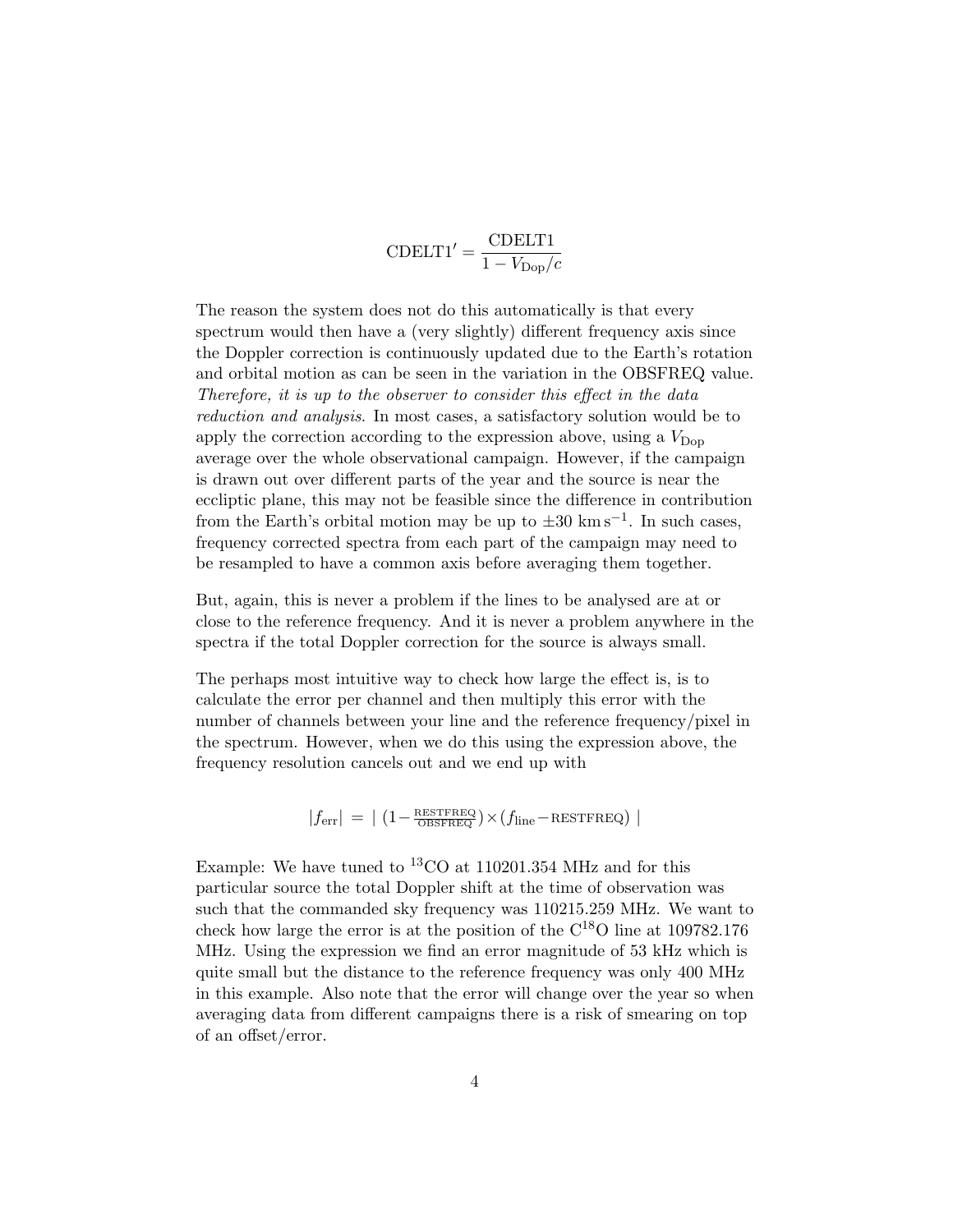#### 1.3.1 Using CLASS to correct for the "accordion effect"

There is a built-in mechanism in CLASS that reads a parameter called the "Doppler factor" for certain types of data sources. Unfortunately, CLASS does not know how to look for the Doppler factor when importing Onsala data as single FITS files. In recent versions of CLASS it will in fact issue a warning about missing DOPPLER information and it will not even allow an AVE command on a stack of spectra. The fix is to do the correction yourself, and it can be done in two ways:

1) insert the correction directly by modifying the FRES CLASS keyword

```
sic\let R%HEAD%SPE%FRES /status Write
sic\let R%HEAD%SPE%FRES = 'dfcur*fcur/fsky'
sic\let R%HEAD%SPE%DOPPLER /status Write
sic\let R%HEAD%SPE%DOPPLER = '0.0'
```
where dfcur, fcur, and fsky can be set from CDELT1, RESTFREQ. and OBSFREQ from the FITS header using the DEFINE FITS HDR command, respectively. dfcur and fcur and can also be set from the programme variables R%HEAD%SPE%FRES and R%HEAD%SPE%RESTF once a spectrum has been read with FITS READ but note that fcur will be in units of MHz in that case and the value of fsky should then also be converted from Hz to MHz to

match. Using this method, we manually fix the frequency resolution and we can then continue as if the source and observer is in the same rest frame. This is the simplest solution since CLASS won't have to keep track of two different values for the frequency resolution. However, it appears the newest versions of  $CLASS<sup>1</sup>$  will no longer allow modification of 'programme variables' and the first and third command above will generate an error. If this is the case, the next option below should hopefully provide a working alternative.

2) calculate the Doppler factor and set it using the MOD DOP command. Below follows the full code needed to correct one

<sup>&</sup>lt;sup>1</sup>Meaning at some point after GILDAS version jul17c which still works.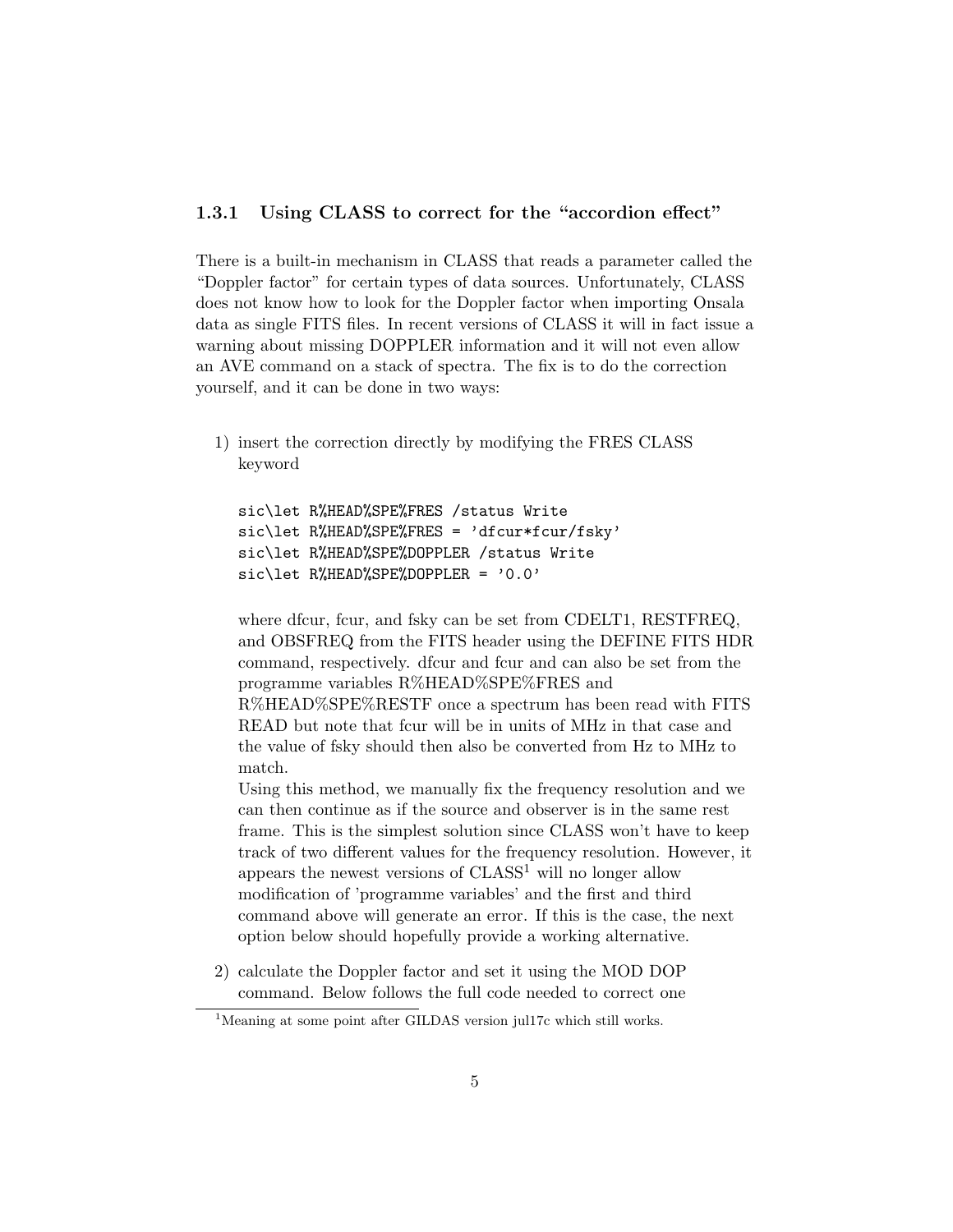spectrum and add it to a stack of corrected spectra.<sup>2</sup>

```
file out myclassfile.20m single /append
def fits HDR myfitsfile.fits ! Define struct with all header keywords
let VELOLSR = 'HDR%VELO_LSR' ! Topocentric vel. wrt LSR
let VELOSOU = 'HDR%VELO_SOU' ! Same as VLSR but *not* same as VELO_LSR
del /variable HDR | Structure not needed anymore
fits read myfitsfile.fits | Read the actual spectrum
mod dop '-(VELOSOU+VELOLSR)/2.99792458e8' ! -Vdop/c is the Doppler factor
! Note that the sign convention is different for VELOSOU and
! VELOLSR, that is why they are added and not subtracted above.
write
```
After this has been done, one can now see that CLASS shows two different values for the frequency resolution in the output of a DUMP command, e.g.:

```
r%head%spe%fres = 1.9073486E-002 (obs.), 1.9071953E-002 (rest)
```
To average all spectra together while taking into account the slightly varying resolution, one can do:

file in myclassfile.20m find set align f i ave /resam /nocheck

Note that the /nocheck argument is absolutely necessary to force CLASS to use the new (rest) values instead of the (obs.) values. It should also be mentioned that the set align command should have "c" instead of "i" as last argument if several overlapping tunings are averaged together.

Note that method 2) as described above cannot be used for FITS files already previously saved by CLASS since VELO-LSR has a different

<sup>&</sup>lt;sup>2</sup>For science reductions where  $T_{\text{mb}}$ -scale is desired, this is also a good opportunity to apply the main beam efficiency which is elevation-specific for the 3- and 4-mm receivers. This can be done by inserting the line let ETAMB = 'HDR%BEAMEFF' before the header structure is deleted, and the line  $let \ RY = RY/ETAMB$  before the write command at the end.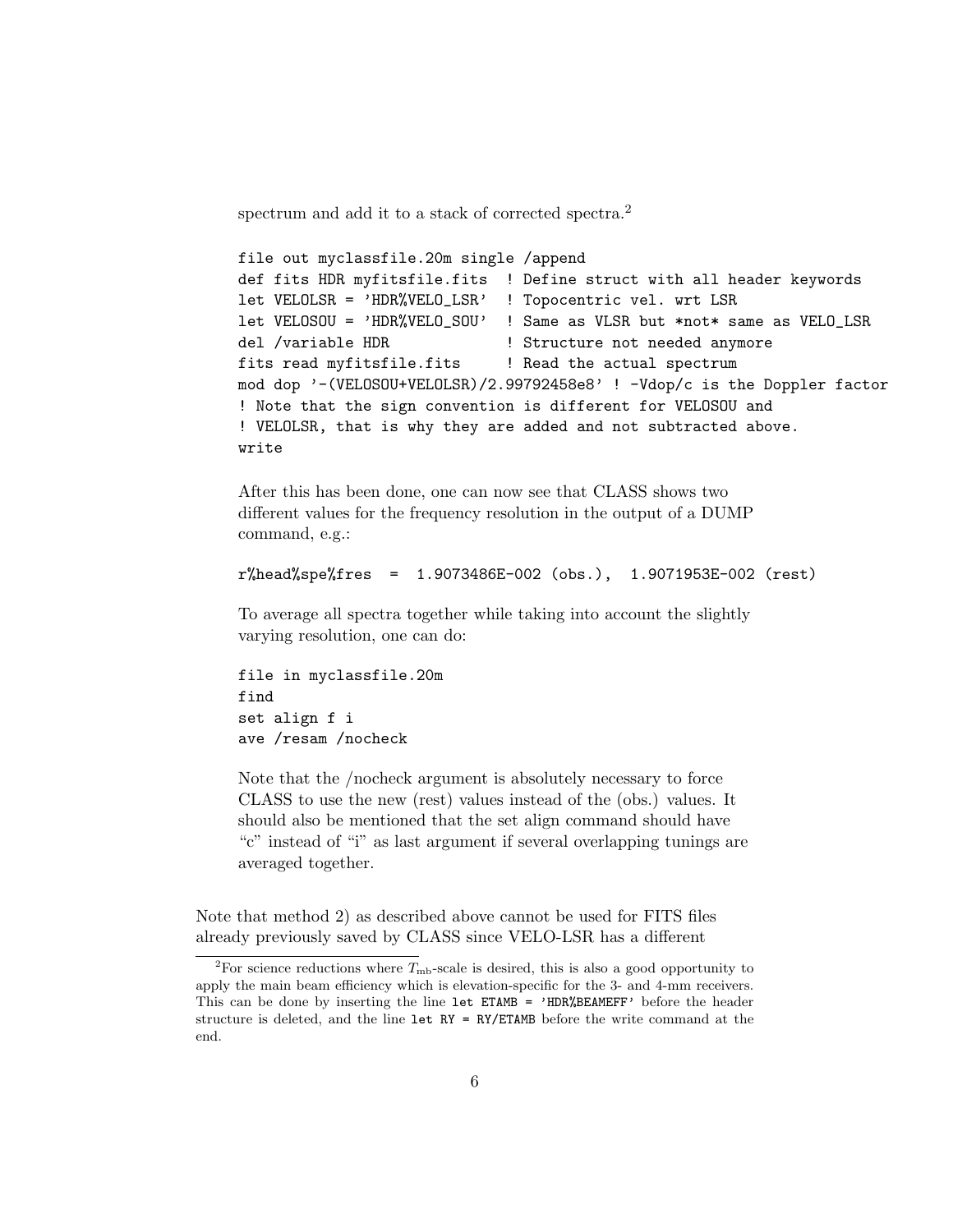meaning in such spectra, see Sect. 1.2 (and the sky frequency information is lost as well so correction is no longer possible at all).

And it should also be mentioned that one advantage with method 1) is that it is possible to save corrected spectra as individual FITS files if that is desired since we have changed the one and only frequency resolution value which will go into the FITS header when saved. If method 2) is used, it seems unfortunately like CLASS is plugging in the uncorrected resolution in the header when spectra are saved individually. Please contact the author of this document if a workaround is found for this.

#### 1.3.2 Using XS to correct for the "accordion effect"

This feature is only present in more recent versions of the software. Under the menu Prefs, select Edit current preferences. In the bottom right corner, at Apply Doppler shift res. when reading FITS:, change from No to Yes and save preferences. Now the frequency axes will be automatically corrected when reading FITS files. Before you can apply the normal averaging procedures in XS, you must still find the best set of overlapping frequency channels in all spectra. This can be done by resampling to slightly wider resolution using Redres scans...in the Reduction meny. Or possibly by using Data Sets→Shift x-scale... and then select Align in frequency with clipping and then Apply. This latter will forcefully shift the frequency of nearest channels to each bin so some smearing will occur.

NB! DO NOT FORGET TO TURN THE Apply Doppler shift OPTION OFF AGAIN. As long as it is turned on, all spectra loaded will be corrected even if you are e.g. reading a spectrum that was previously corrected and saved. It will thus actually corrupt frequency axis when reading it again.

#### 1.3.3 Correction of historical data

Before December 2016, the OBSFREQ keyword did not contain the correct value<sup>3</sup>. At that time, the VELO-LSR keyword was not present either so

<sup>&</sup>lt;sup>3</sup>This bug, which before the fix was present as far as we can trace historically, made the system recalculate the sky frequency based on an old local Az/El direction, either the one at the time of the last receiver tuning, or the one at the very start of an observation sequenence. Since the Earth is turning and changing its orientation w.r.t. the LSR system,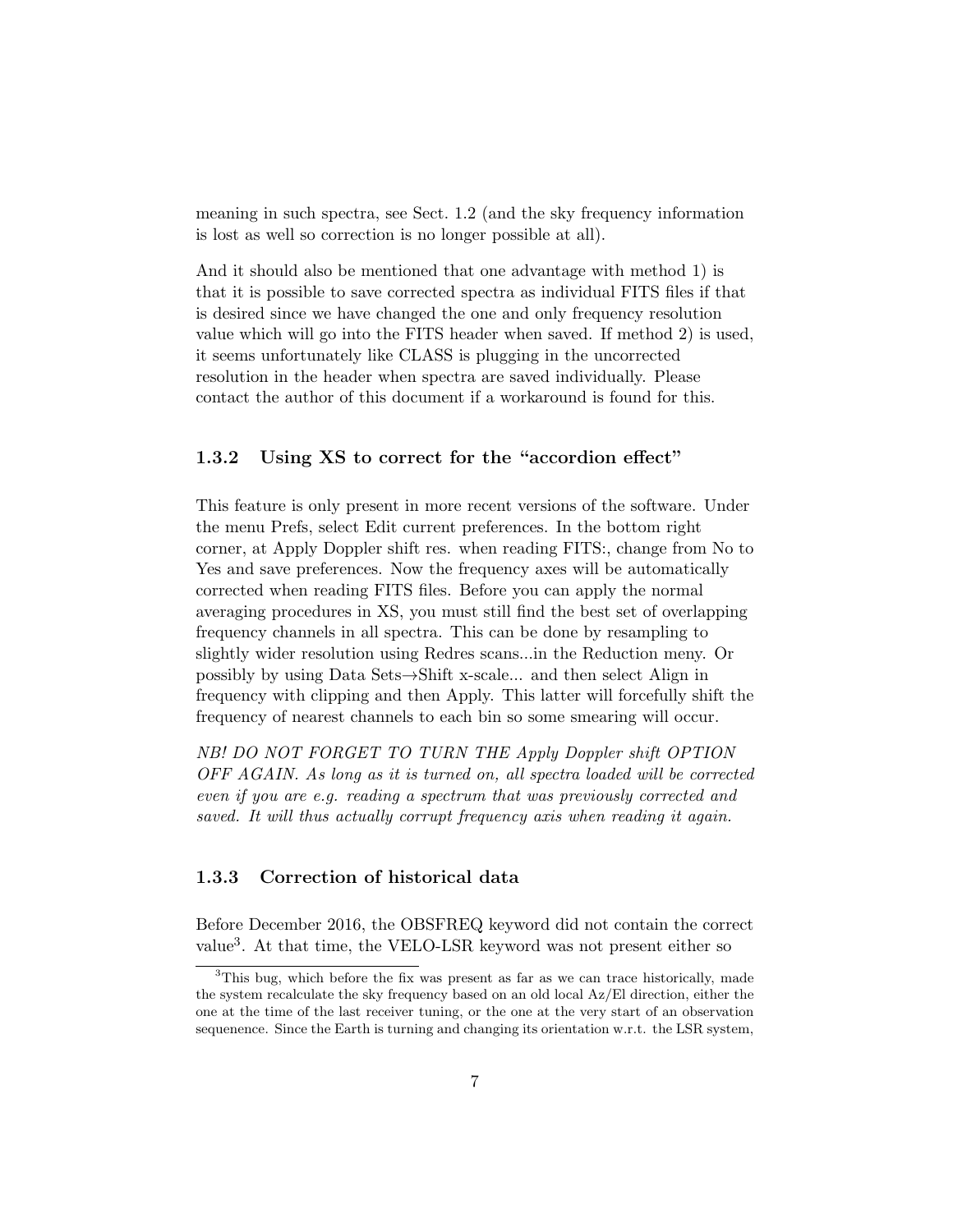neither of the two CLASS methods mentioned above would work for correction.

Although the OBSFREQ value in the very first spectrum taken in each observation command (Single or Map) might still be correct, we recommend using any of the web sites that are available that let's one calculate the quantity corresponding to VELO-LSR for a given time, celestial direction, and position on the Earth's surface and then use method 2 CLASS correction. It should be sufficient to use one and the same VELO-LSR for, say, a week of observations at a time since the effect of day-to-day variation should be tiny.

#### 1.4 Image band frequency

The IMAGFREQ keyword should reflect the image band sky frequency of the reference channel. Strong lines from the image band can leak into the signal band even when the sideband suppression is quite good and it is always a good idea to check if any unidentified lines could come from the image band. Lines will be mapped in mirror image style between the sidebands. Example: if an LSB signalband is centred at 91 GHz and the frequency we are interested in is 90.5 GHz, it means that possible leakage to that channel could come from a USB frequency of  $90.5+0.5+2*$ IFfreq+0.5 = 103.5 GHz for an IF frequency of 6 GHz. If we are interested in 91.5 GHz instead, the USB frequency would be  $91.5-0.5+2*$ IFfreq- $0.5 = 102.5$  GHz. A more convenient way to write it would be using a band centre frequency,  $f_c^{\text{sig}}$ .

$$
f^{\rm im}=2f_{\rm c}^{\rm sig}-f^{\rm sig}\pm 2\times \mathrm{IFfreq}
$$

Now please note the following:

• The quantities in the expression above are in the sky frequency domain. The  $f<sup>im</sup>$  should then be calculated back to the source rest frame by accounting for the Doppler shift at that frequency. Note

the OBSFREQ thus changed more than it should over time. This only pertains to the FITS header value, the receiver LO was still commanded correctly and the RESTFREQ value is still thus correct.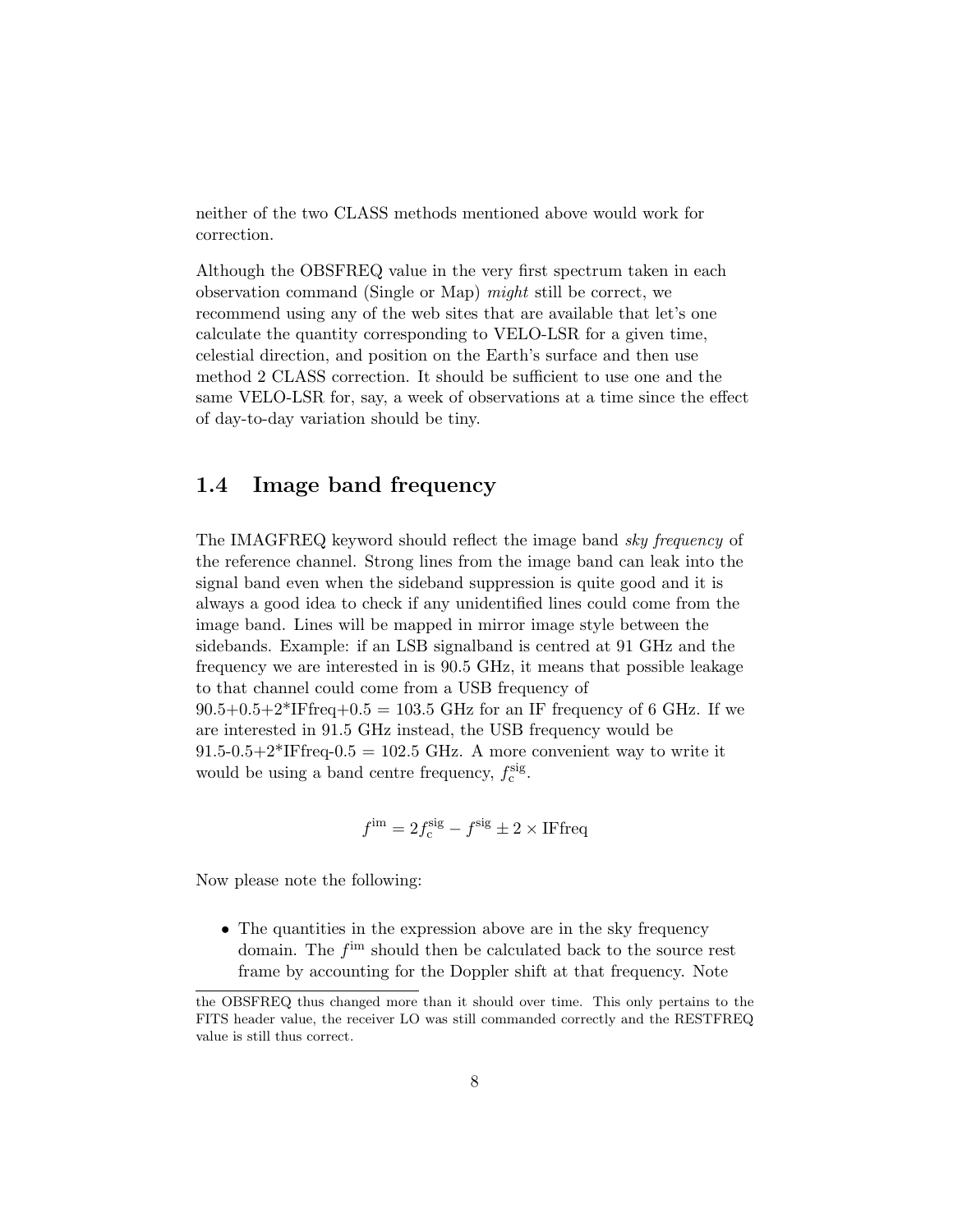that the difference between the upper and lower sideband centres are only identically equal to  $2\times$ IFfreq in the sky frequency domain. In the source rest frame, the difference will vary since the Doppler corrections, in terms of frequency shift, are slightly different for the two sidebands as discussed in Sect. 1.5.

- Note that  $f_c^{\text{sig}}$  is not necessarily the middle of the spectrum range, it is rather the middle of the receiver bandpass of the signal band which is in turn determined by the LO setting (FITS keywords  $LO1-FREG \pm IF1-FREG$ ). When the 4 GHz spectrometer mode is used, for instance, the bandpass is covered by two offsetted but partly overlapping spectrometer halves and  $f_c^{\text{sig}}$  would correspond to a position half a gigahertz inside the upper and lower edges of each 2.5 GHz spectrum, respectively, see the location of the default reference pixel in Fig. 1.1.
- Up until March 2016, the IMAGFREQ keyword did not provide a correct value for offset tunings; it simply added or subtracted 2×IFfreq from the OBSFREQ value.
- The XS reduction software does not properly display the image frequency for data taken with offset tunings and/or using the 4 GHz mode (this is because XS always recalculates the reference pixel and moves it to the centre upon loading a spectrum).

#### 1.5 2SB observations

When observing with two sidebands, it is important to be aware that the distance between the lower and upper sidebands is only identically 12 GHz in the topocentric rest frame. In the source's rest frame it varies slightly with the total Doppler velocity at the time of observation. This is already taken into account in the headers of the spectra from the "other-sideband", i.e. the one we are not tuned to, which is evidenced by a varying RESTFREQ value (in the signal band RESTFREQ will always be one and the same value for a given tuning). But the consequence of this is that lines in the other sideband can end up at rather different channel locations depending on at what time of year the observation was done, in contrast to the signal band where lines will always end up at the same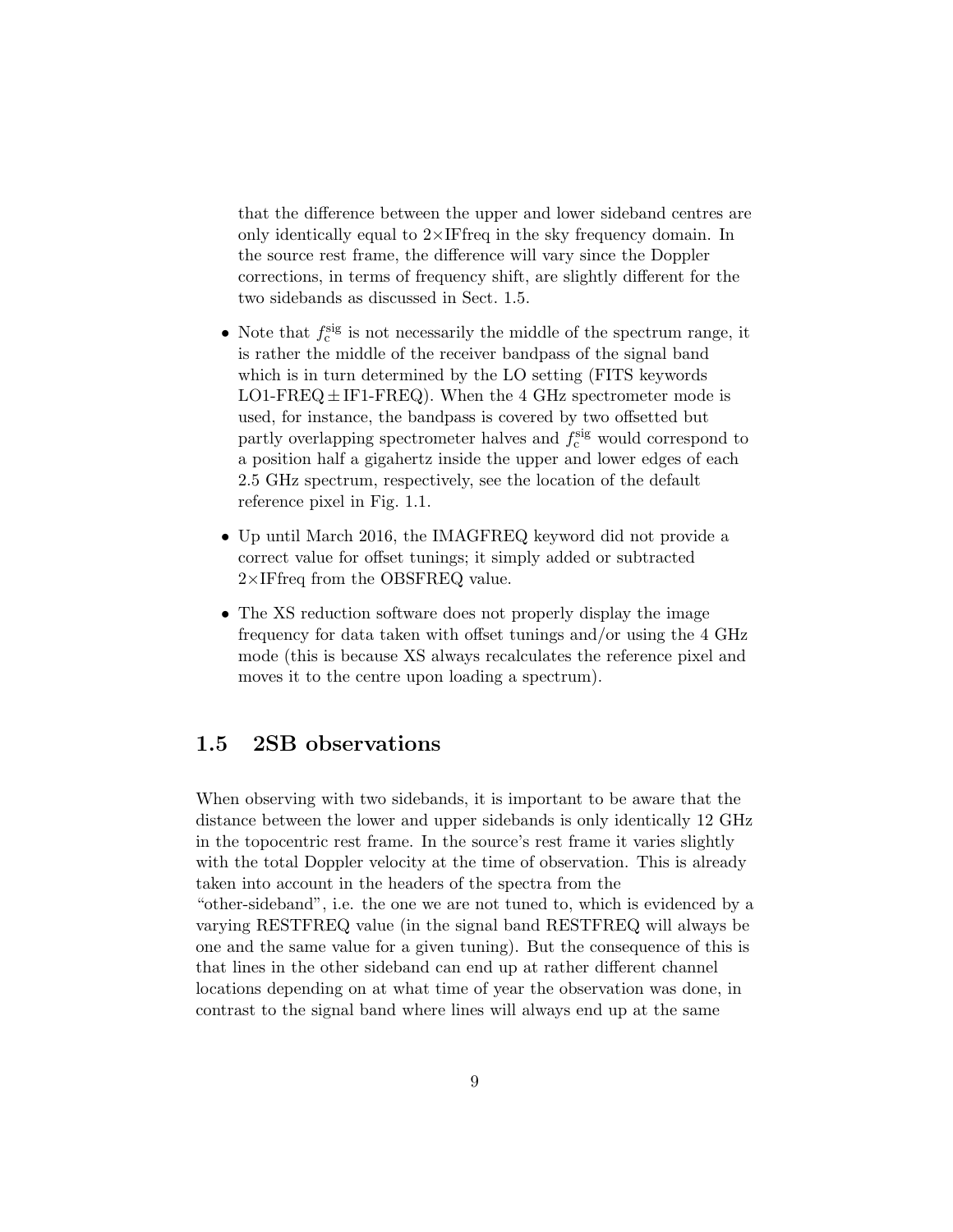channels (at least if they are close to the reference channel, see Sect. 1.3 for further discussion about the "accordion effect").

Thus, data from the other sideband taken at different times of the year should never be combined by a simple channelwise averaging unless the net velocity difference observer-source does not change much seasonally as can be the case for sources close to the eccliptic pole.

#### 1.6 Frequency switched data

In XS, folding of frequency switched data can be done using the Reduction→Fold scans... menu option. The "Order of pos. and neg. peaks:" should always be set to  $Neg-Pos<sup>4</sup>$ . The frequency throw should best be entered manually rather than clicking the "or use header values" option which may not always work due to an unknown bug.

In CLASS, there is to our knowledge no built-in functions that can fold Onsala data, the existing functions appear to be designed around a different way of saving the FSW data. Below we present an example of a code snippet that will fold a spectrum in a brute-force way, we manually clone spectrum and manipulate the axes to achieve the wanted result. Note that in principle this should be done before any correction described in Sect. 1.3.1 is done since the frequency throw is given in the sky frequency domain.

```
! In this example, the spectrum was observed using a throw
! of 20 MHz so we now need to shift our spectrum f-axis 10 MHz
! to either side.
! There are several ways to do this but using "mod recenter"
! to bring the current f and v to a new reference channel
! should be the most logical choice.
```
set align f i set weight e

<sup>4</sup>Very old data (more than at least ∼one decade old) may require the Pos-Neg option but that should be obvious from the result; signals will simply be inverted if the wrong option is used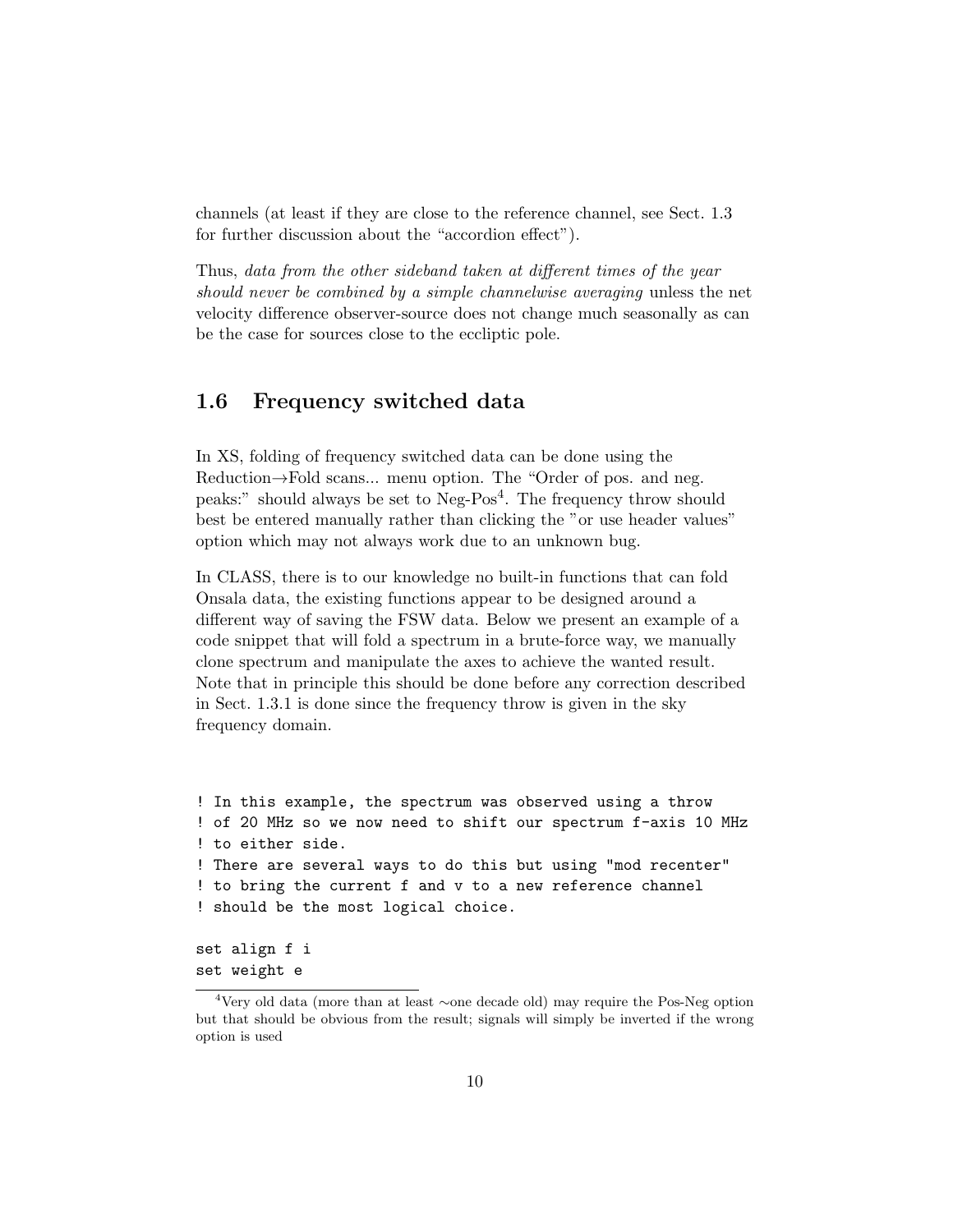```
file out tmptmp.class single /overwrite ! temporary output
fits read myfswscan.fits
mod rec 'r%head%spe%rchan-10/r%head%spe%fres'
mod dop 0
mult -1 \qquad ! Make the negative component positive
write
fits read myfswscan.fits
mod rec 'r%head%spe%rchan+10/r%head%spe%fres'
mod dop 0
write
file in tmptmp.class
find
ave /resam
! Now we can WRITE this spectrum to a CLASS stack or save
! it using FITS WRITE.
```
Note that the mod dop 0 commands are needed in recent versions of CLASS, otherwise the average command will be refused. But that also means that method 1) described in Sect. 1.3.1 for frequency resolution correction is (probably) no longer possible. If correction is desired, it should be done directly after this folding procedure, before the spectrum is pushed to a stack.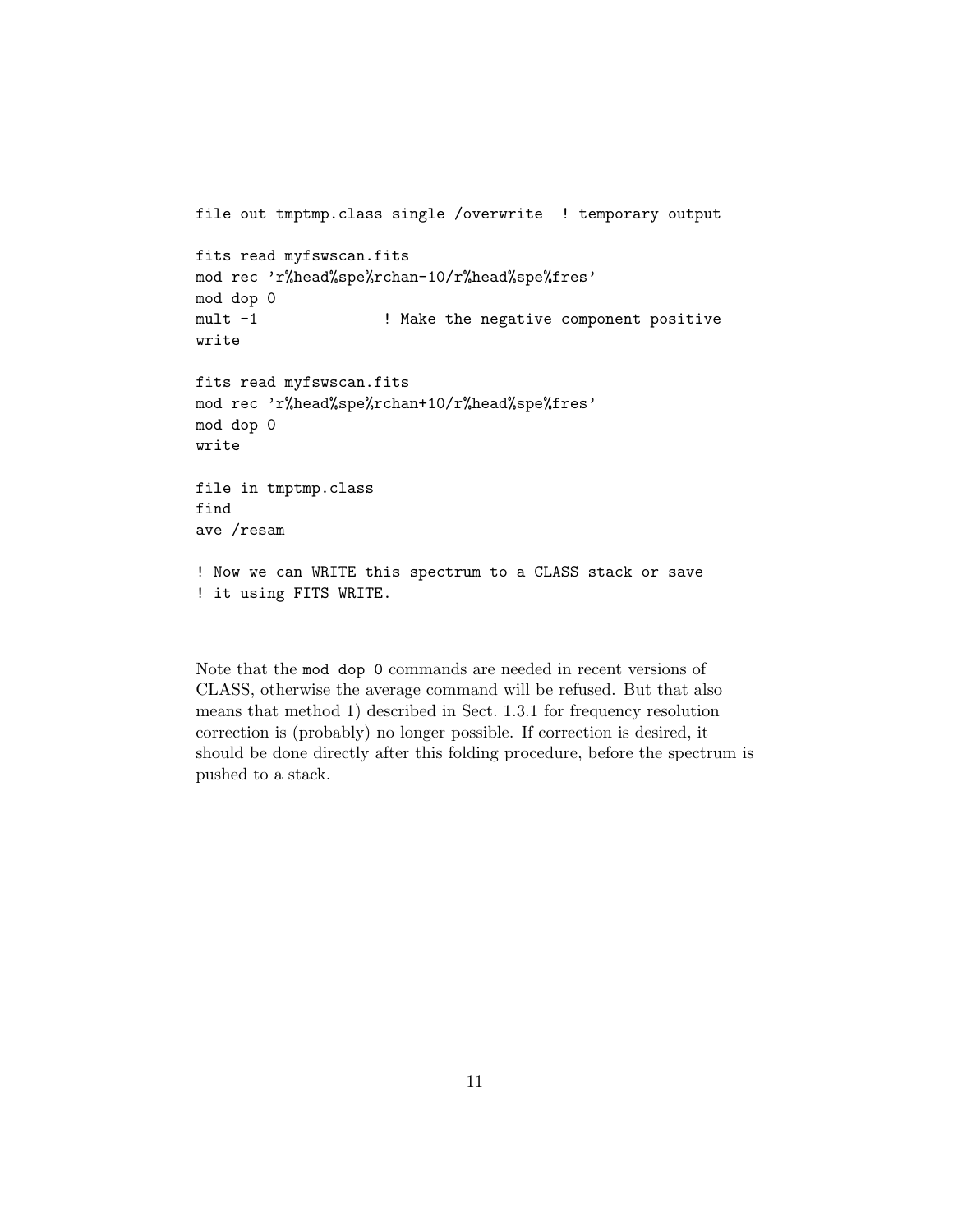## Chapter 2

# Data product fidelity

### 2.1 Potential spectrometer edge aliasing

By the term aliasing effects, we here mean two ways data can be affected near the edge of the spectrometer bandpass: a line just outside the spectrometer edge can be symmetrically folded inside the edge and thus appear as a false spectral line which could lead to misidentications. In the range where such effects can occur, the normal spectral lines that are located inside the edge can appear weaker than normal ("when the gain for aliased lines goes up, the gain for real non-aliased lines goes down"). The affected frequency range is usually small except for the case of the broadest OSA configuration (modules of BW 2.5 GHz), and even in this case it's just one of the ends that is the main concern.

We will here present some plots that indicate the behaviour, but the main point that needs to be kept in mind can be stated in the following manner. In an unclipped 2.5 GHz OSA module, one edge can start to have noticable aliasing effects closer than 200 MHz to the edge, the location of which is determined by which subband is used for the tuning: in LSB it is the lower edge that is problematic, in USB it is the upper edge (in terms of frequency).<sup>1</sup> At 100 MHz from the edge a line aliased from the outside can

<sup>&</sup>lt;sup>1</sup>In the 4 GHz mode, the relative location of the edge in question is the same for both modules. E.g. for an LSB tuning, it would correspond to the leftward edges of both red lines in Fig. 1.1, meaning that the upper module's less reliable lower edge will be within the centre overlap region and this should be taken into consideration if an attempt is made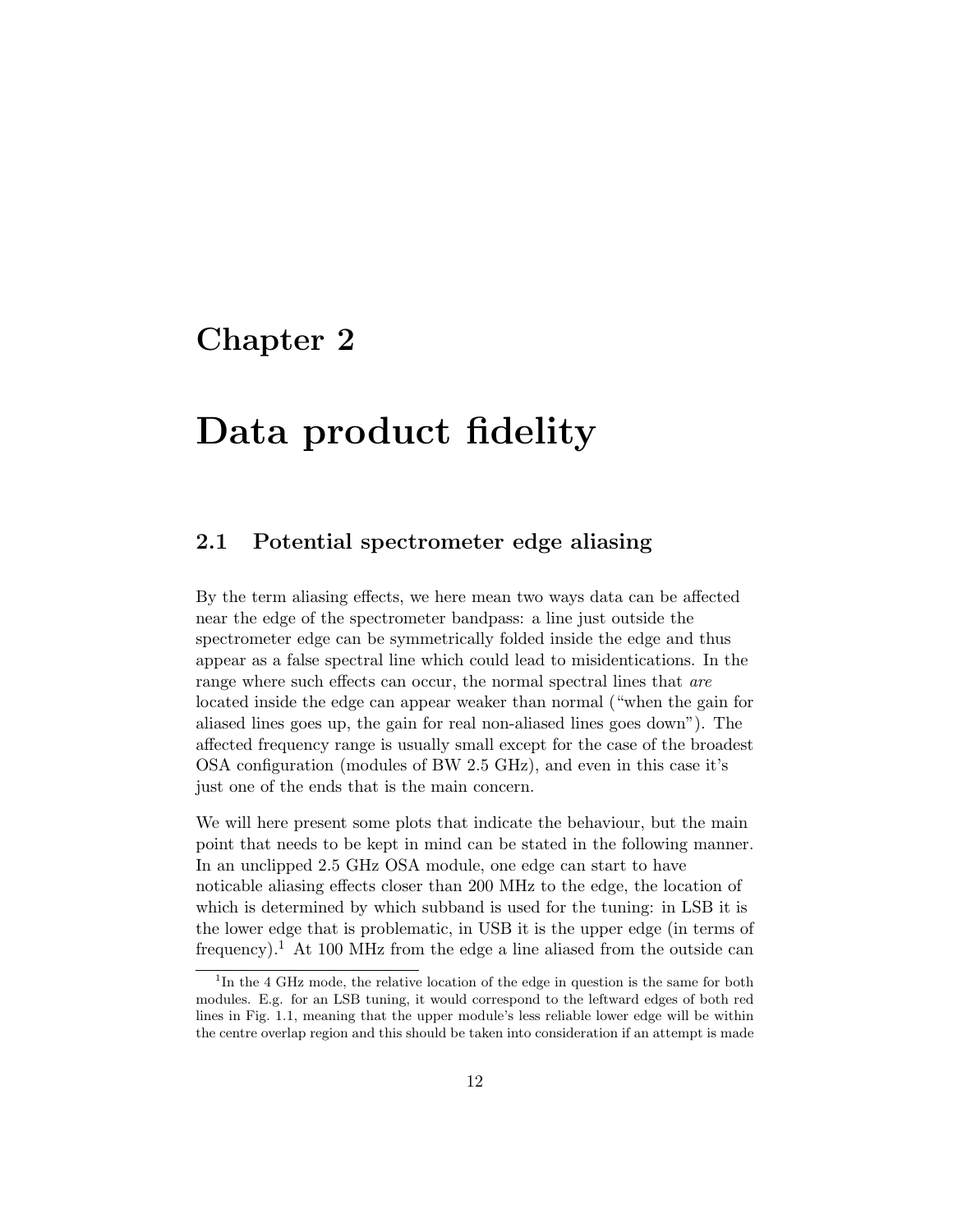appear at half its real strength, i.e. suppressed by only -3 dB. At 200 MHz from the edge, the aliasing suppression is roughly -20 dB which is an acceptable value. Further from the edge it is even better and not a concern.

If a user needs to use spectrometer bandpass closer than ∼40 MHz to the "good edge", or closer than ∼200 MHz to the "bad edge", we recommend that a test is conducted where a strong line is observed first well away from an edge, and then the tuning is shifted so that it moves to the position of interest in the near-edge bandpass to allow a strength comparison. Note that the change in aliasing suppression is not linear near the edge.



Figure 2.1: Results from on-sky tests to determine aliasing effects in OSA 2.5 GHz spectra by simultaneously observing maser lines in SiO and CH3OH in the 43 GHz band, the latter of which is much weaker and hence the uncertainty in the correponding result is larger (comparison with an earlier spot-check suggests ∼10 percentage points error). The gap in the curve is due to a coincidence with an RFI. The worse performing edge is here the upper one since USB-tunings were used. The 4 GHz mode was employed so that the concurrent unaffected line strength could be retrieved from the other, overlapping, 2.5 GHz module where the relative line placement is different, see Fig. 1.1.

to stitch the two "halves" together to form a continuous 4 GHz spectrum.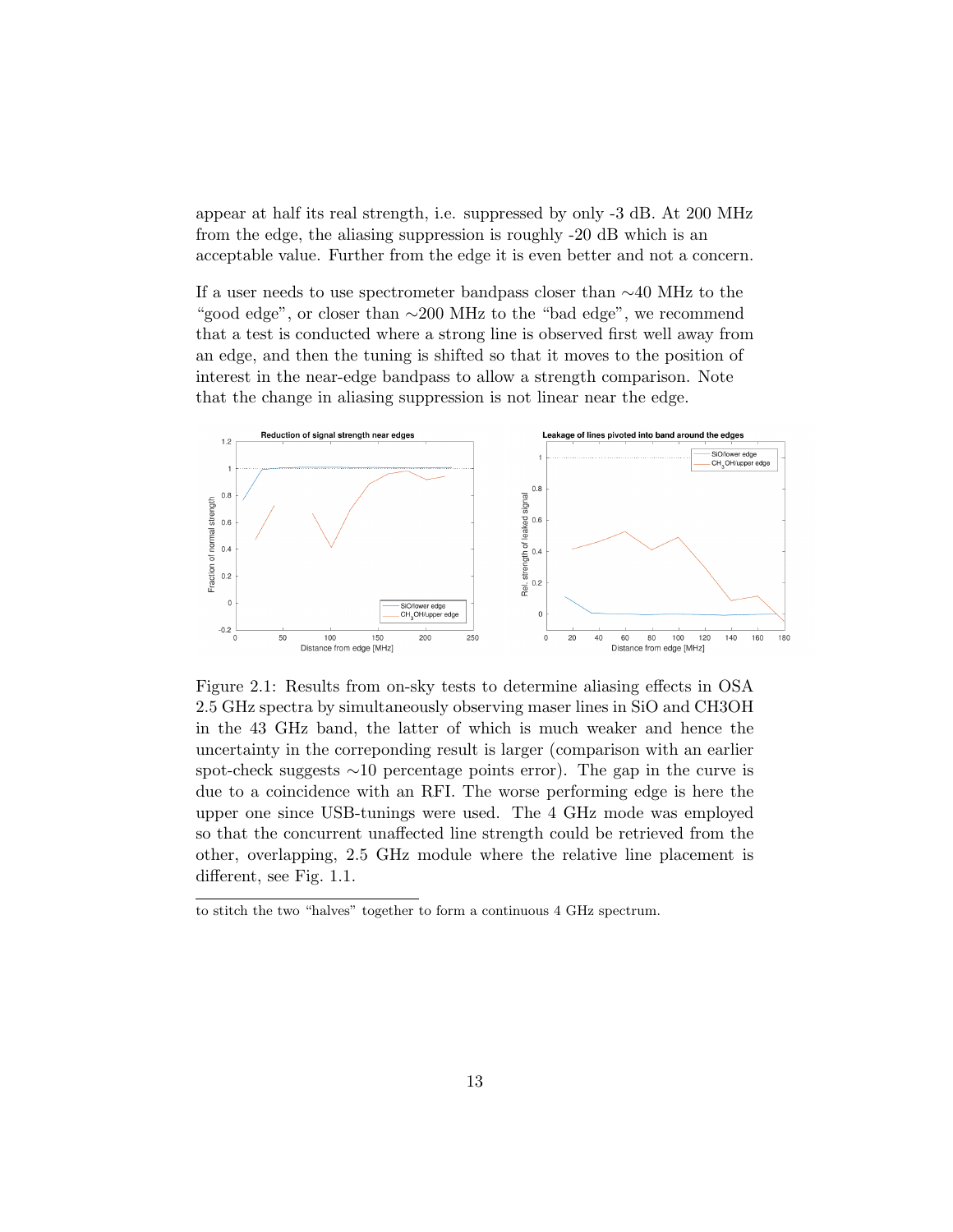

Figure 2.2: Test observation of Orion using the OSA 625 MHz bandwidth mode with the 3-mm receiver and LSB tunings near 89 GHz. Note that the unaffected line strength could not be measured simultanously here, and an average of observations just before and after the edge sweep was used for normalisation. This, in combination with unstable weather conditions, probably lead to an uncertainty of 15-20 percentage points. Additional test observations are planned, but at current time we recommend that science lines are not placed closer than 20 MHz to an edge in this mode without some initial spot-check test observation.

#### 2.2 Centre channel spikes

All spectrometer products apart from the high resolution mode with the OSA (156/5 MHz/kHz BW/res) have a spike at the middle channel<sup>2</sup>. The spike can effectively be removed by selecting interpolation in the Bifrost spectrometer configuration tool. But the user should be aware that one channel (out of 32768 in the OSA) has in that case been set to the average of its immediate neighbours, it could in theory affect the line shape of a very narrow line. The spike in the high resolution mode of the SPE spectrometer (100/12 MHz/kHz BW/res) is unfortunately broader than one channel and we recommend that an offset tuning is used here to avoid placing a line in the middle of the spectrometer bandpass.

<sup>&</sup>lt;sup>2</sup>If the automatic clipping function has been used it may no longer be located at the exact middle channel.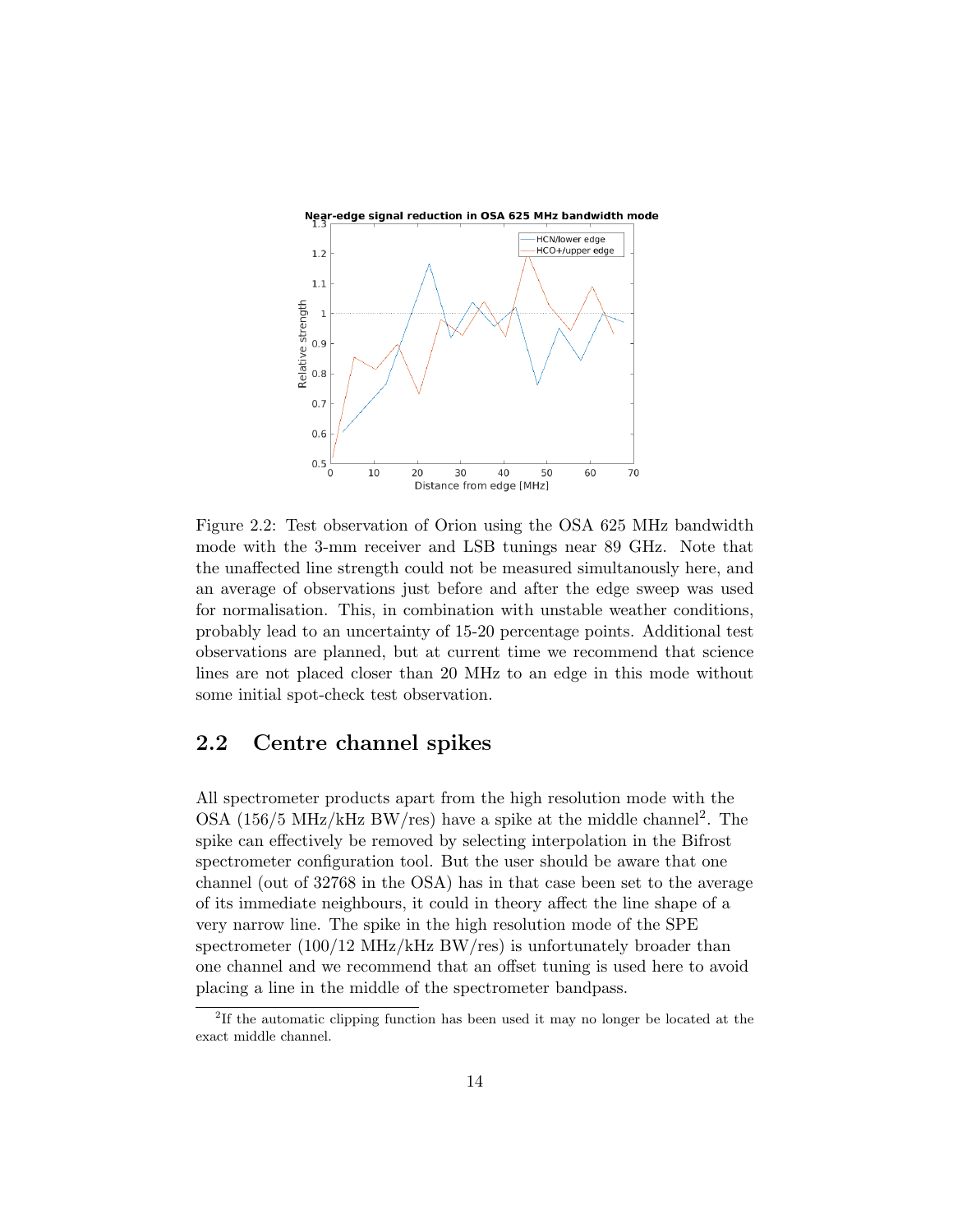#### 2.3 Known parasitic signals

There is an artifical line-like signal sometimes seen in one polarasation when the LO is the vicinity of 92 GHz. It moves in RF frequency when the LO is changed so interferences with science lines can be avoided by retuning slightly (an Offset can be plugged in in the tuning menu to still keep the same reference frequency).

We have recently (as of May 2020) discovered transient spurious signals in the range 76.4-76.7 GHz that may be due to RFI from anti-collision radar systems present in some modern vehicles but this remains to be clarified.

The 22/36/43 GHz receivers have a significant amount of RFI. One should always verify that the frequencies of interest are not affected by RFI at all possible source Doppler shifts.

#### 2.4 Image sideband intrusions

The sideband suppression is usually quite good but there is always a risk of a false line appearing in the signal band that originates in the image band, or "opposite sideband". A 2 K signal in the image band would for instance still appear with a strength of 100 mK in the signal band for a sideband suppression level of -13 dB. How to check what frequency in the image band a certain position in the signal band corresponds to, is discussed in Sect. 1.4.

#### 2.5 Standing waves

The radome can cause fast standing waves, or ripples, in the spectra. It is most noticable in position switching mode, but starts to become noticable also when using beam-switching mode below ca 85 GHz. The ripple component with the longest period (ca 17 MHz) and the largest amplitude can be effectively removed by using the Path Length Modulator (PLM) in the observations (see the Bifrost manual on how it's activited). When this option is used, the receiver is moved one wavelength along the telescope axis during each integration. The direction of motion is typically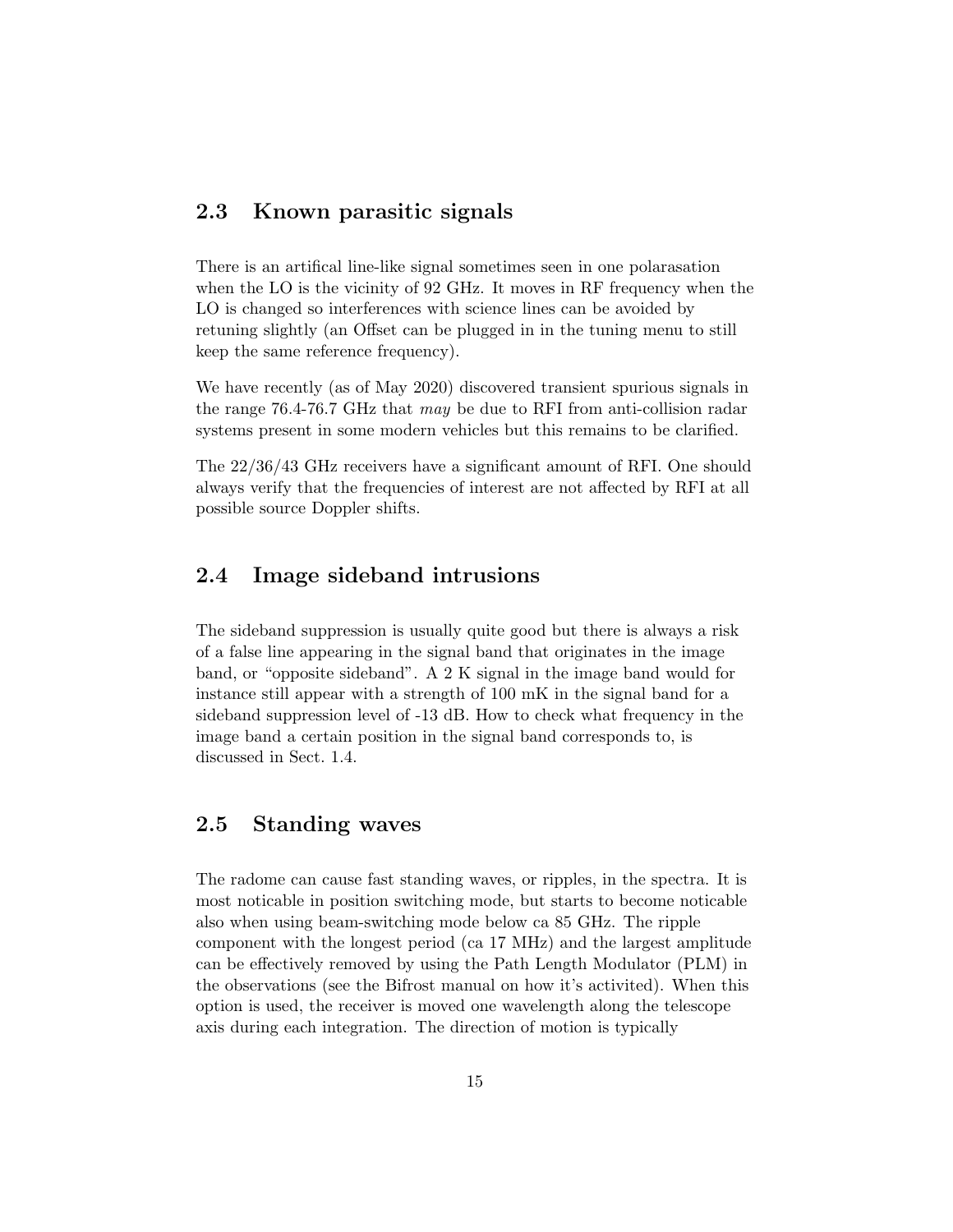alternating and the speed of motion is automatically adjusted when the integration time is changed. The PLM is only available for the  $3/4$  mm receivers and will only be used for integration times equal to or larger than 30 seconds due to speed limitations in the mechanism. See the Figure below for an example of radome ripples as seen after Fourier transforming a spectrum, and the improvement when using the PLM. The ripple can be stronger at low elevations or in poor/unstable weather.

In deep observations towards the lower end of the 4 mm band, the residual ripples are often visually noticeble in the averages but their contribution to the RMS of the thermal noise is typically not as large as the human eye is led to believe. Nevertheless it is often feasible to try to identify spike features in Fourier transforms of the spectra, interpolate them out, and then inverse transforming back to normal spectra. Unless the real signals in the spectra have very particular properties, the spike interpolation in the Fourier domain should not affect the line shapes.

There are also two types of longer period standing waves that are sometimes seen in certain situations, with periods of 150 and 250 MHz, respectively. The former is associated with observing continuum sources and can be seen in deep beam-switched observations even if the antenna temperature of the source is as weak as a few tenths of a Kelvin. The latter is more elusive and is likely due to inescapable minor asymmetries in the beam switch mechanism. While the 250 MHz standing wave is relatively easy to see in single beam-switched observations, it is often fully cancelled out when using dual beam-switch. However, for unknown reasons, at certains times and at certain tuning frequencies, this standing wave does not fully cancel out and after an e.g. 12 h observation there could occasionally be a residual as high as 5 mK. When present, the amplitude can unfortunately vary over gigahertz scales which makes it more difficult to remove.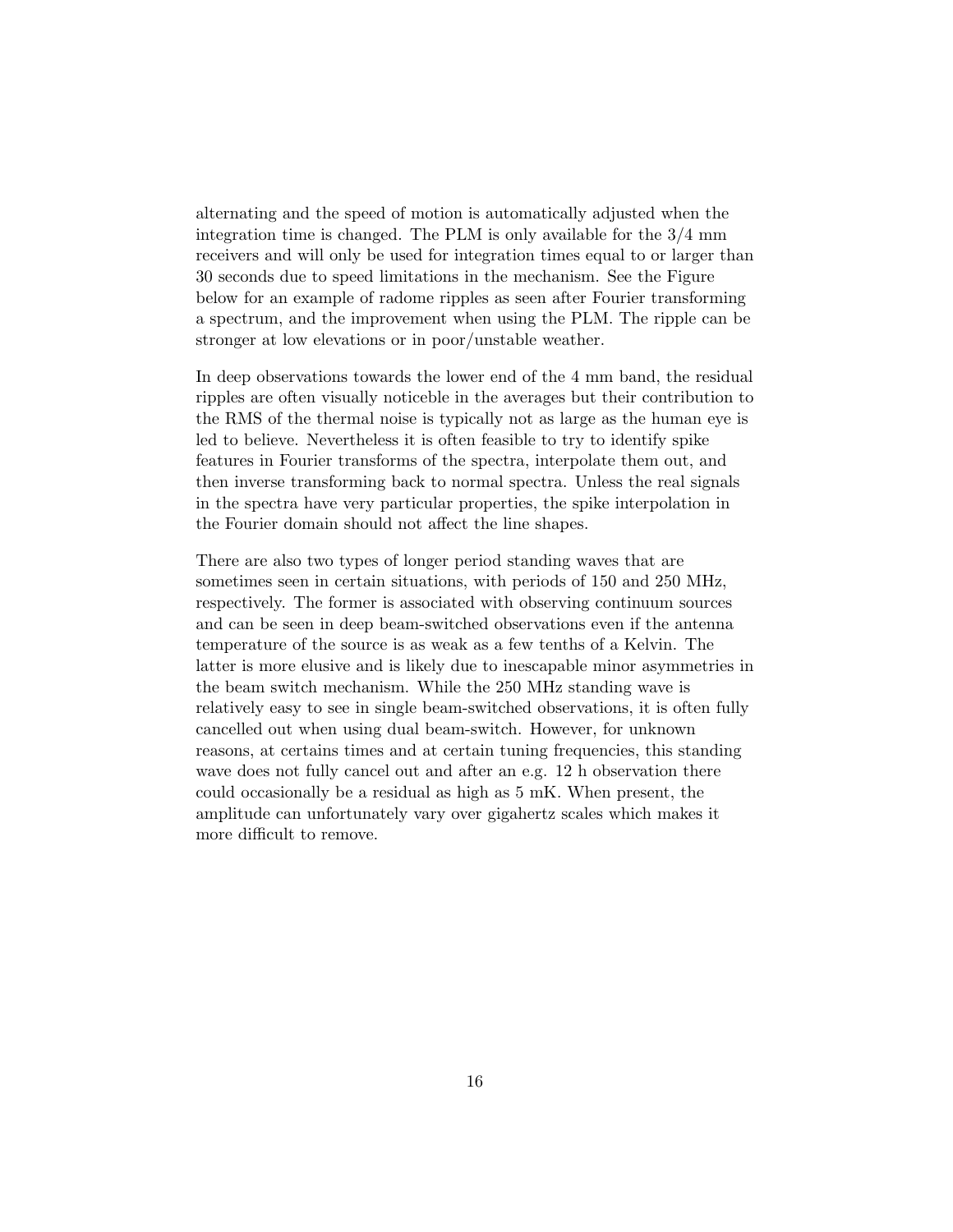

Figure 2.3: Fast Fourier Transforms of averaged spectra observed at 72.25 GHz. In the bottom example, the Path Length Modulator was used. Only the lowest 500 amplitude coefficients are shown. The channel count from left to right corresponds to the number of cycles that will fit within a bandwidth of 2.5 GHz but for simplicity the horizontal axis values noted have been converted to the corresponding cycle period in MHz. Note the observation with the PLM active was about 7 times longer than the 30 minute on-source integration time of the no-PLM data.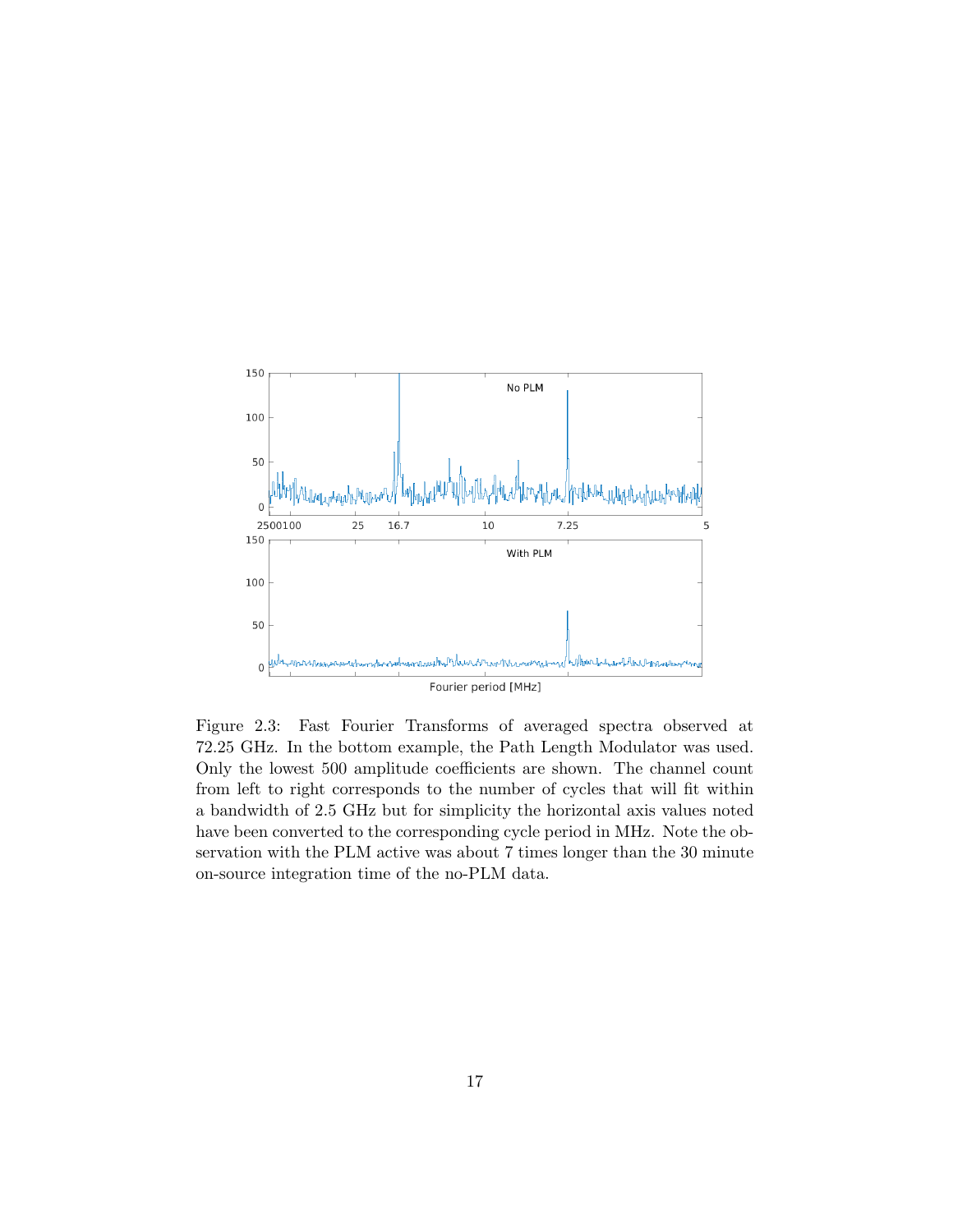## Chapter 3

# Intensity calibration

#### 3.1 Main beam efficiency

The model value for the main beam efficiency is listed in the FITS header keyword BEAMEFF. Note that it is elevation dependent for the 3- and 4-mm receivers so the conversion from  $T_A$  to  $T_{mb}$  scale should be done per individual spectrum for measurements that occur over a larger range of elevations (or use an average value appropriate for that range). The best performance at 86 GHz ( $\eta_{\rm mb} \sim 57\%$ ) occurs at elevations around 65° and here the strongest near sidelobes are at a very low level, on the order of 2%. At lower elevations the sidelobe level increases as the main beam efficiency falls.

#### 3.2 Other efficiencies

While the Moon efficiency has been measured to lie in the range 66-78% near 30° elevation at all frequencies in the 3- and 4-mm bands, these results are rather uncertain. In particular the values <70% were not consistent with the otherwise observed (and expected) trend with numbers improving with decreasing frequency. We currently recommend adopting a value of 73%.

The Moon efficiency can in theory be useful as an alternative to main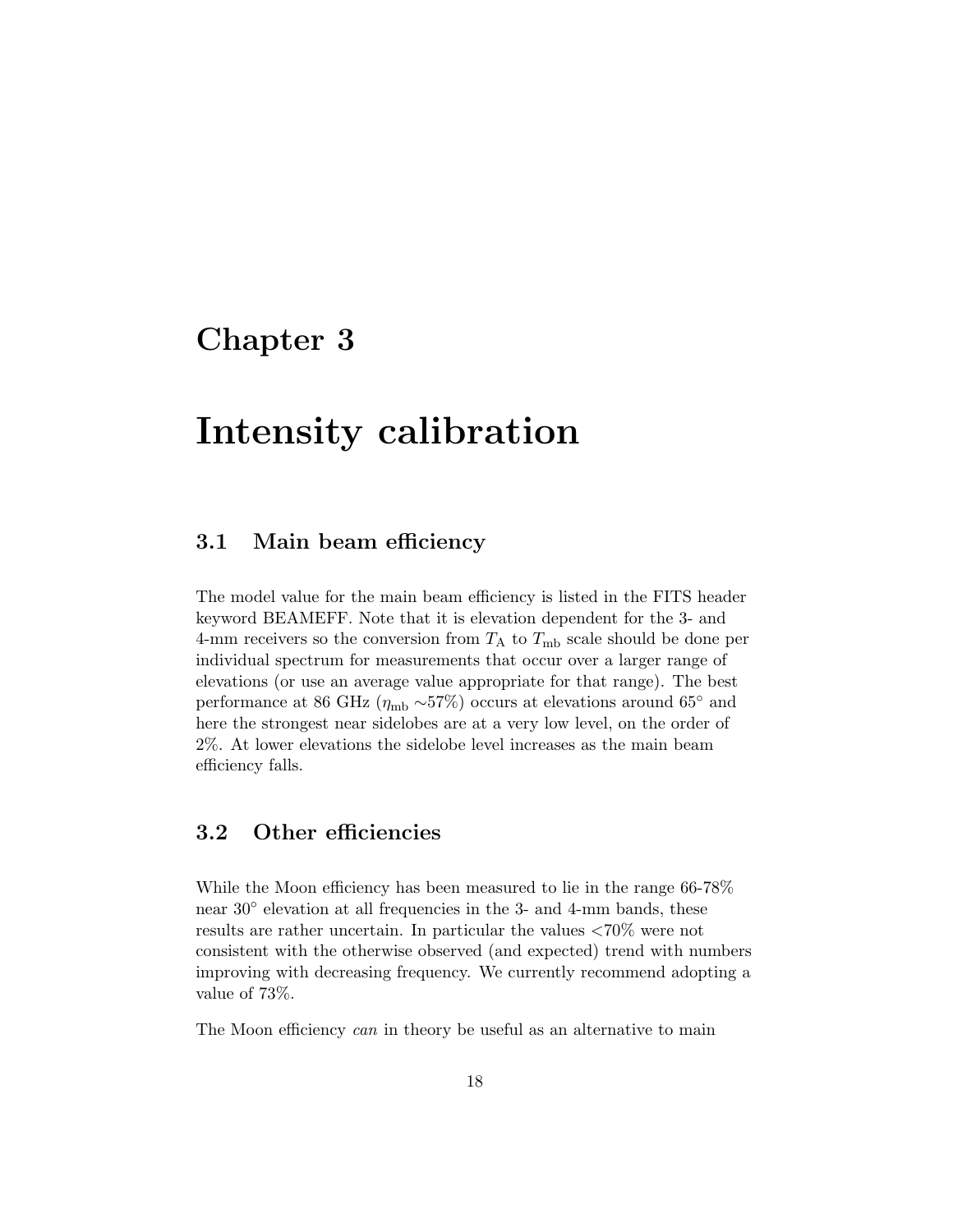

Figure 3.1: 86 GHz beam maps with the 3-mm receiver. The labels Map5 through Map1 corresponds to elevations 23, 34, 45, 60, and 65 degrees, respectively. The contour levels are relative to peak strength. Map2 is an experimental case which is not representative of standard observations (but may be so in the future).

beam efficiency for very extended emission where some part of the signal strength has been picked up by the the near sidelobe pattern and dividing by main beam efficiency will risk overestimating the average brightness temperature originating in the solid angle subtended only by the main beam. In practice, it is rarely used since interstellar radio emission is typically clumpy in nature and the distance to the edge of the emitting region for each position will play a major role on the appropriateness of applying the moon efficiency. Without advanced deconvolution algorithms, there is no simple solution to this problem even if a full extended 2D beam pattern were to be provided.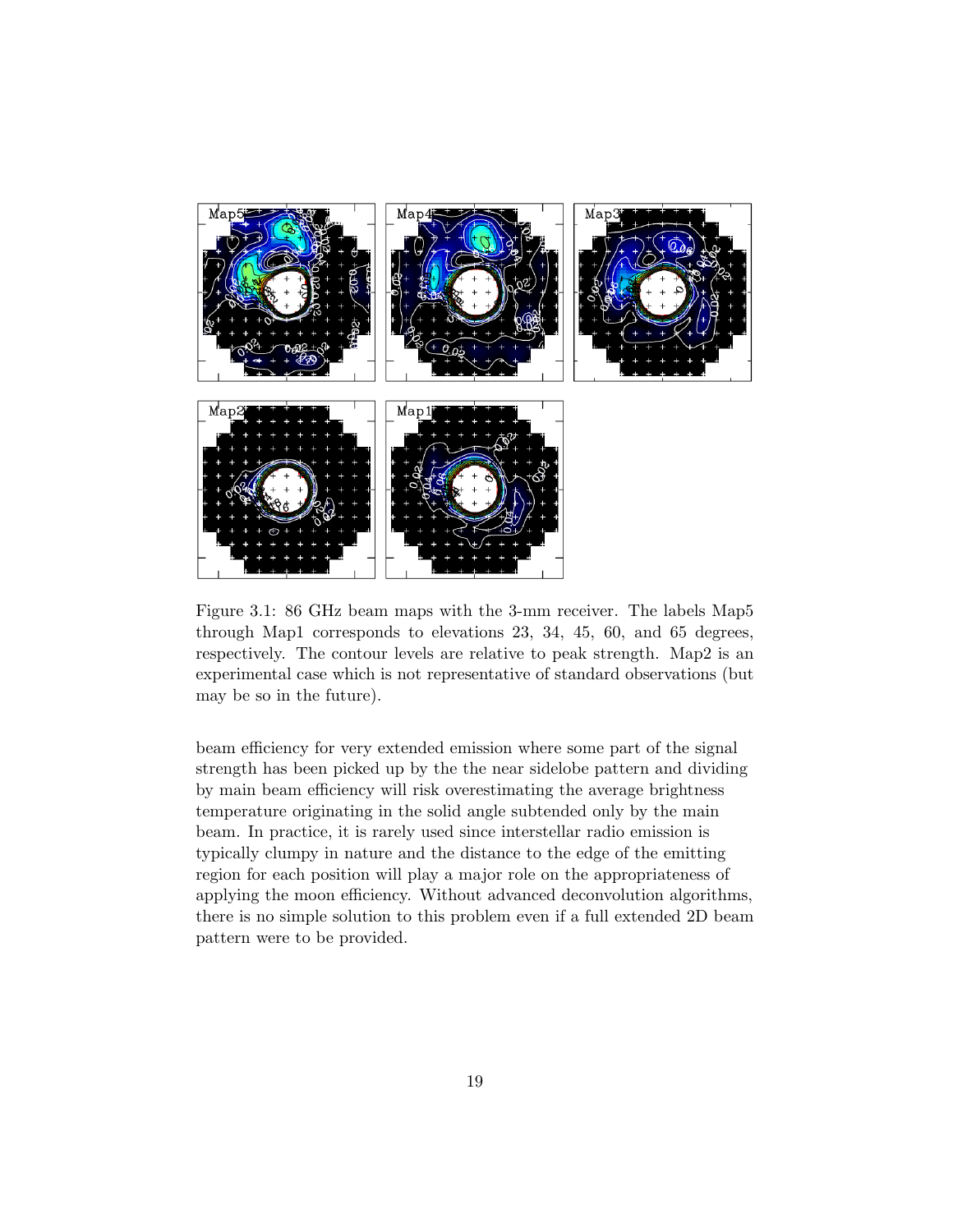

Figure 3.2: Example 86 GHz beam map at elevation 44◦ with the 4-mm receiver.



Figure 3.3: Example beam maps with the 43 and 22 GHz receivers.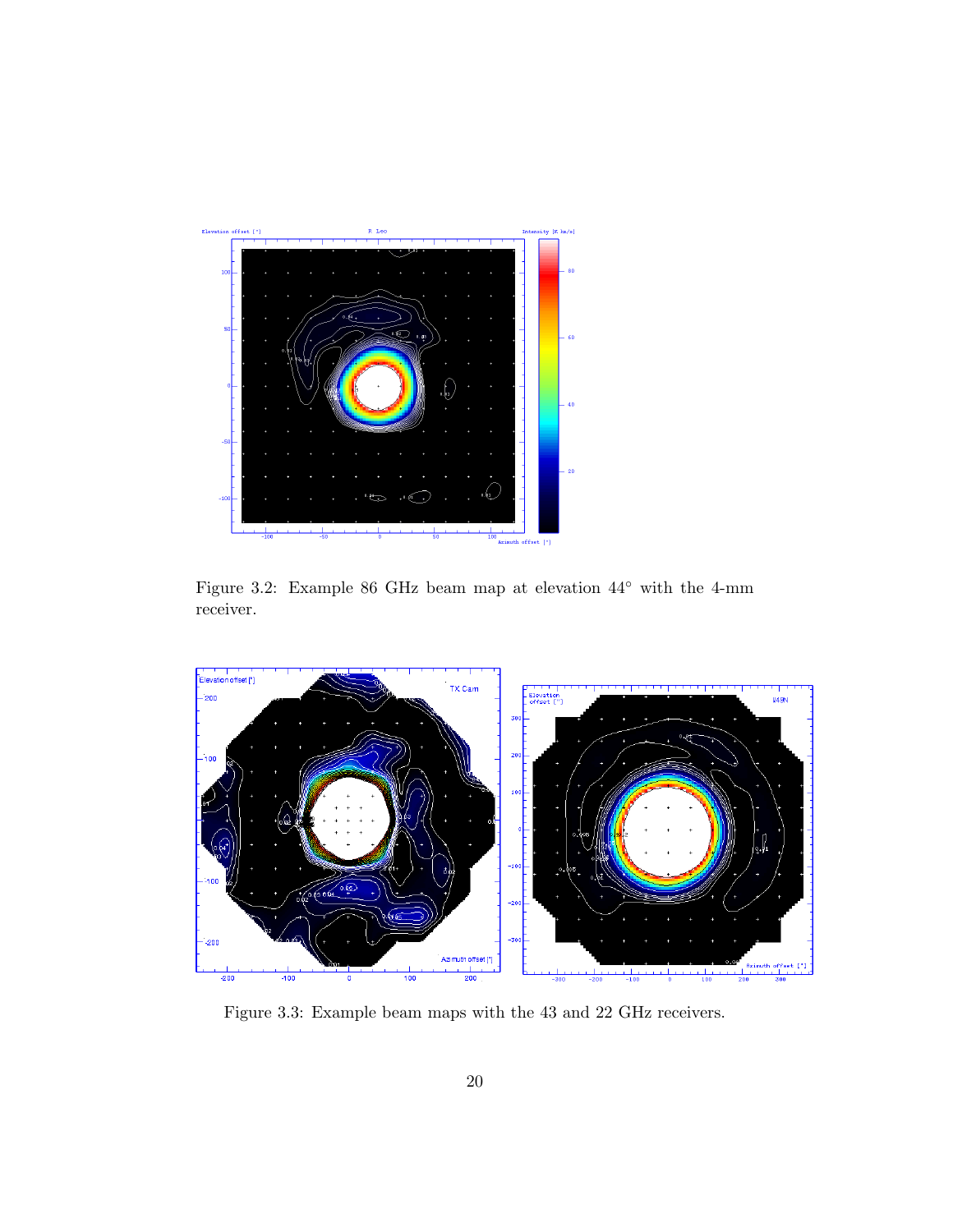### Chapter 4

# Data logistics

### 4.1 Format

All scientific and technical integrations are saved in single spectrum FITS files with no extension tables. Thus each spectrum has its own separate ASCII header at the beginning of the file where all meta data are given.

Calibrated integrations per polarisation are always saved, this can be considered the most basic data product<sup>1</sup>.

Averages between polarisations for each integration can also be saved. This is recommended and in fact the default setup in an observation script, see the Bifrost manual. The weighting takes into account possible differences in  $T_{\rm sys}$  between the polars.

The system can also produce continuously updated grand averages over many observations if requested to do so in the setup. The noise has here been accounted for through the radiometer formula. Note however that these are simple channelwise averages and there is no consideration for the possible frequency alignment effects (Sect. 1.3), nor for possible drifting of line positions in other-sideband data (Sect. 1.5). Also, these averages are made in the  $T_A$  domain and conversions to  $T_{mb}$  should best be done per

 $^1{\rm Raw}$  total power spectra from each phase in switched observations can also be saved if setup to do so in the observation script but will generate large data quantities. We do not recommend to use this unless in special cases.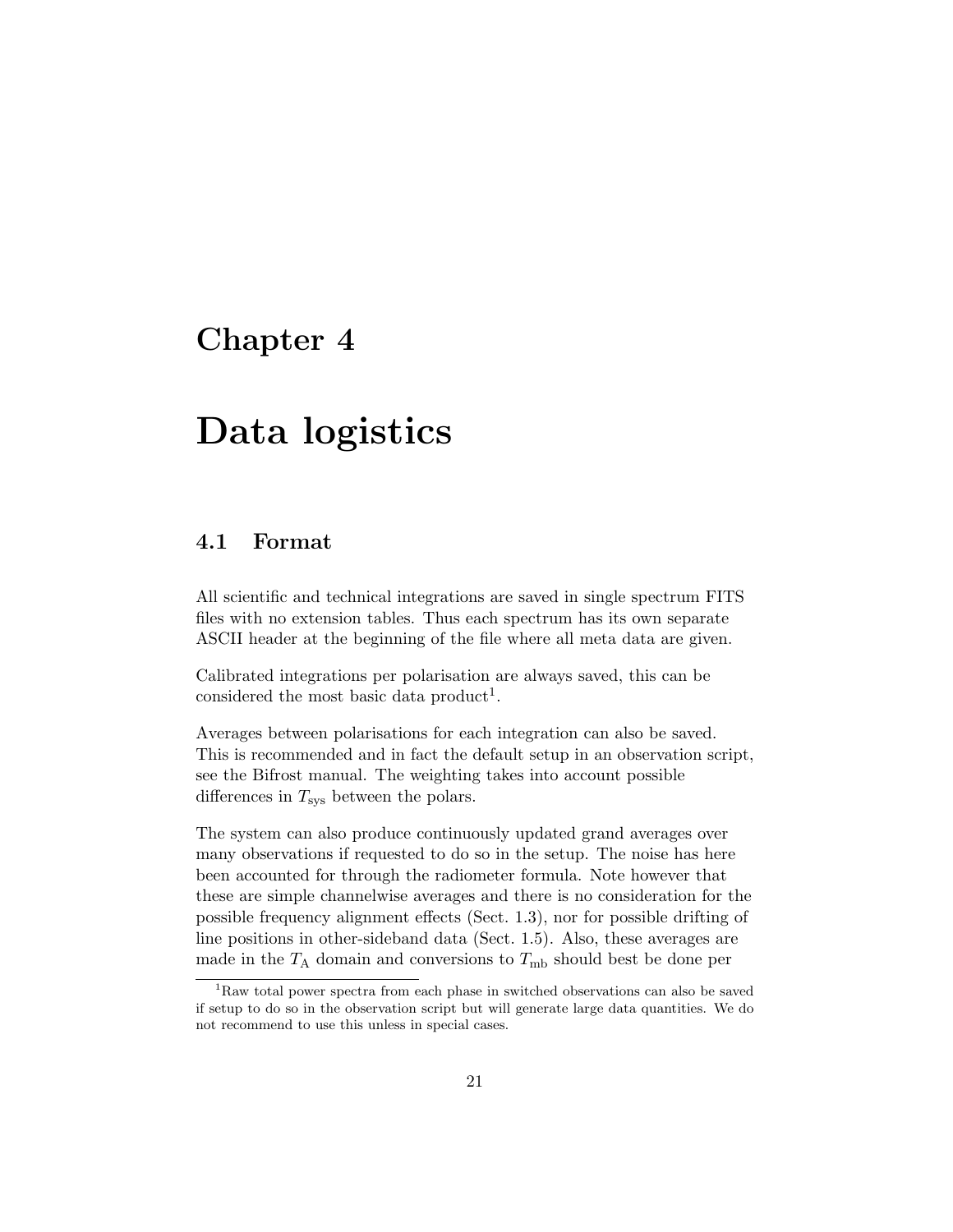spectrum *before* any averaging for the 3- and 4-mm receivers (Sect. 3.1).

### 4.2 How the data files are sorted in a project's home directory

There are plenty of different data file types sorted in different ways produced by the Bifrost control system. While this may seem confusing at first, there is a logic to it aimed at relieving the user from having to keep track of which scan number corresponds to which type of measurement.

Science data can have names in the forms <scan-number>d/a/D/A/dA/aA/DA/AA.fits whose meanings are all explained below.

If a project is called O2018b-99 and certain data were observed on date 2019-01-23, all the basic data products will be located under /projects/20m/2018b-99/Data/2019-01-23/ Individual science integrations per polarisation will be stored in /projects/20m/2018b-99/Data/2019-01-23/Data/ and will be called e.g. 12345678d.fits if they are Single observations, and 12345678D.fits if it was a spectrum observed as part of a Map.

Science integrations averaged over polarisations will be located in /projects/20m/2018b-99/Data/2019-01-23/Coadded/ and will be called e.g. 12345678a.fits if they are Single observation, and 12345678A.fits if it was a map spectrum.

The system averages described in Sect. 4.1 are located in /projects/20m/2018b-99/Data/Averages/ where Single type observation averages are called 12345678dA.fits per polarisation, and 12345678aA.fits for polarisations combined.

Map observation averages per position are called 12345678DA.fits per polarisation, and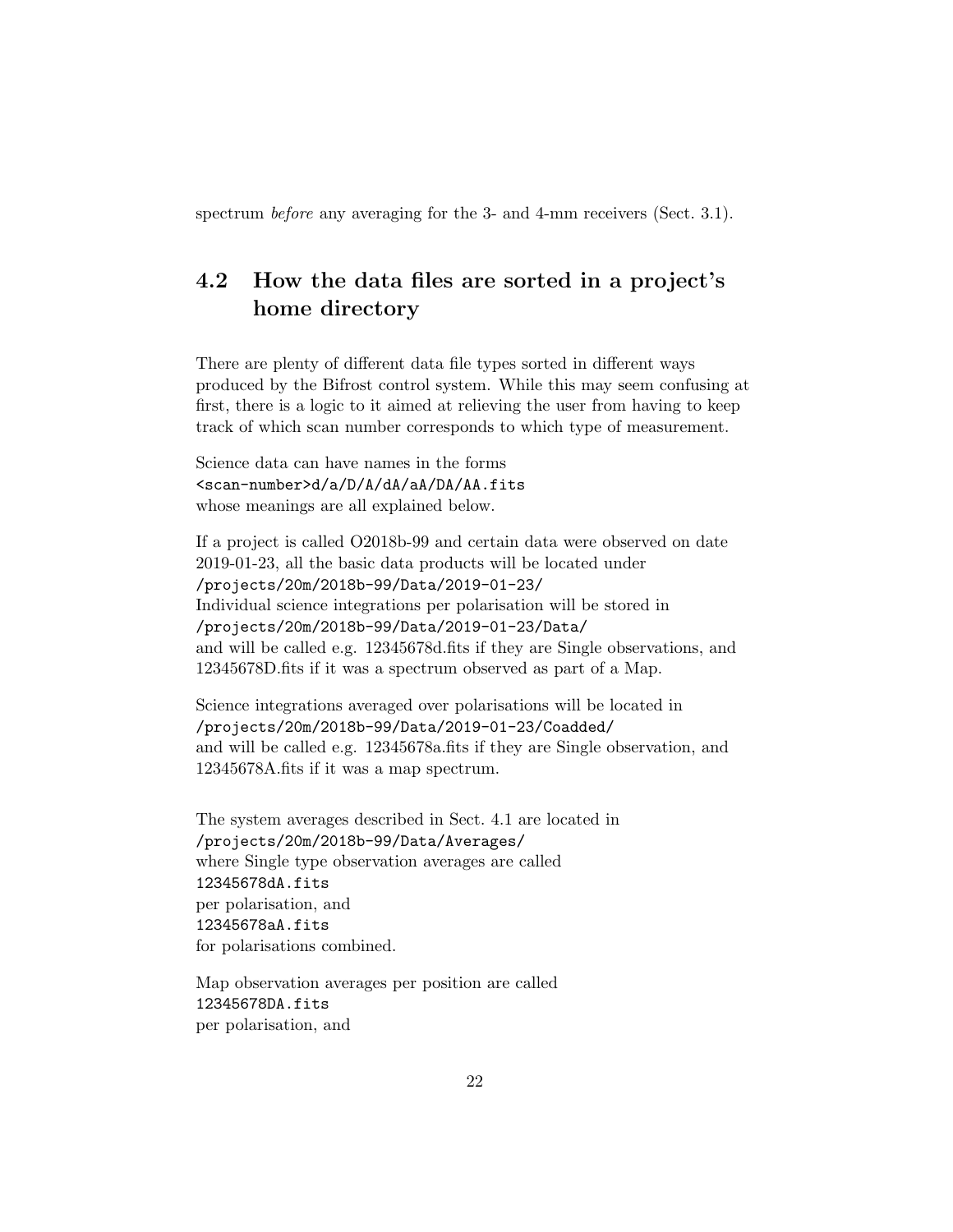12345678AA.fits for polarisations combined.

### 4.3 Technical data files

Files pertaining to such measurements as calibrations, pointings, and focussings are found in dedicated directories under

/projects/20m/<projecthome>/Data/<obsdate>/

Calibrations  $(T_{\text{sys}}$  profiles) have file names ending in c.fits. Pointings and focussing files have descriptive file name endings such as pl, pr, pc, pu, pd, where the p indicates that it is per individual polarisation, and l, r, c, u, d stand for left, right, centre, up, down. If the p is replaced by an a, it indicates that it is the average of two polarisations. Focussing files follow a similar pattern but have i, m, o as positional indicators (inner, middle, outer).

#### 4.4 Other files

There are a number of subdirectories under the project home, e.g. Catalogs/ for .cat-files which contain the source definitions in terms of coordinates and velocities. Other examples are Configs/, Logs/, and Diaries/, the meaning of which are explained in the Bifrost control system manual and help functions.

#### 4.5 Misc. notes on reduction software

While there already is some embedded information and advice about reduction software related to particular subjects elsewhere in this document, we use this last Section to gather various other useful tips, listed in no particular order.

Information on how to install XS for Linux can be found here: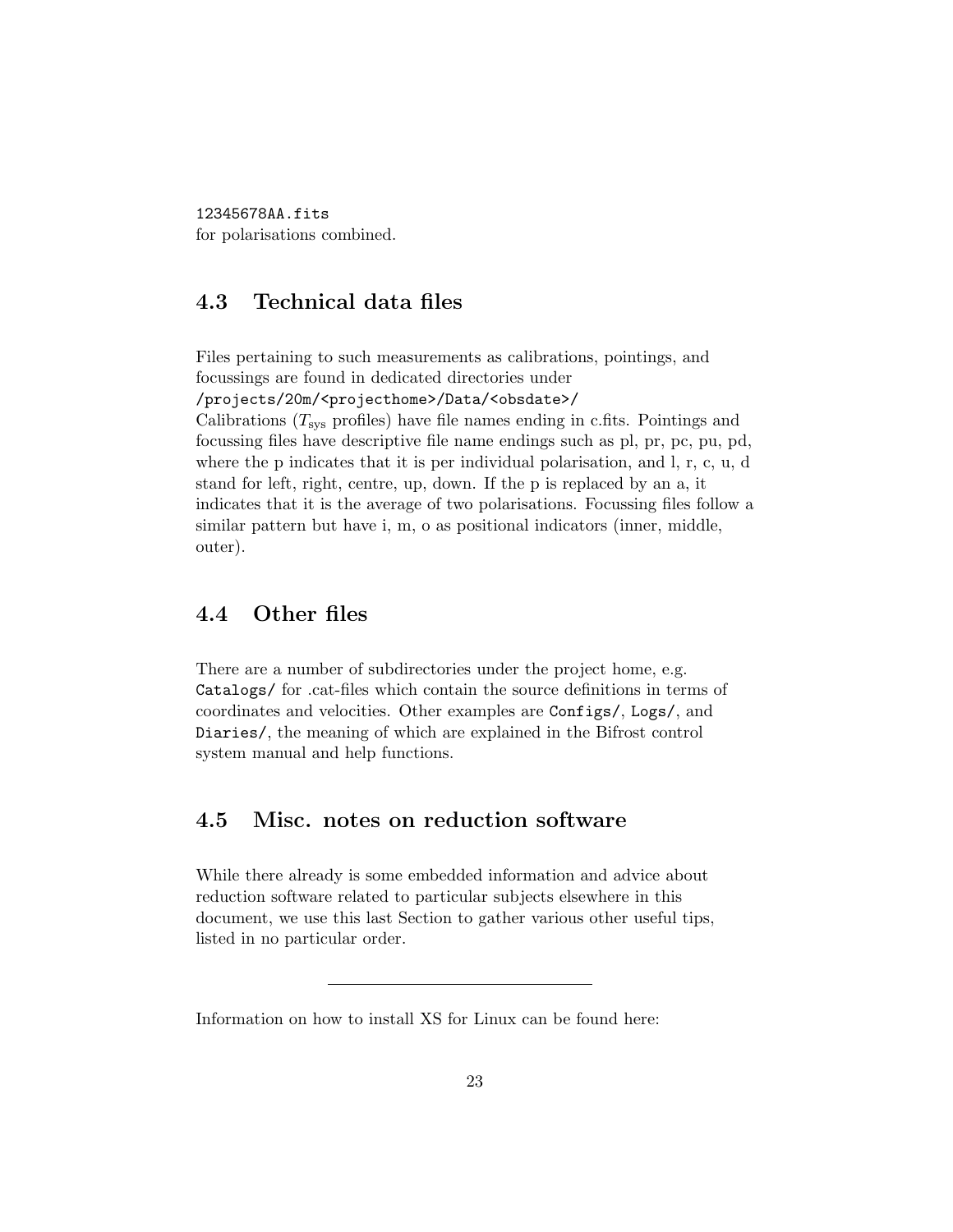https://nain.oso.chalmers.se/oso/ubuntu/README.txt This is now the recommended version to use since compatibility issues have arisen when running on Mac computers<sup>2</sup>. There is no Windows version at all.

Mac versions may still run but suffer from graphics window update issues to the point where it is almost not usable at all. Contact Onsala staff for instructions if you nevertheless wish obtain the source code and attempt your own compilation. The formerly recommended option to download source code and compile from

ftp://yggdrasil.oso.chalmers.se/pub/xs/ by following the instructions in the README file might still be possible but this repository is currently not updated with the latest versions and may no longer be maintained at all in the future.

Mac users should however be able to run the Linux version in a virtual machine (VM) environment. For instance, the following setup has been shown to work ok: macOS Mojave (10.14.6) with VirtualBox (Oracle) Version 6.0.18 r136238 (Qt5.6.3) with Ubuntu 18.04.3 LTS. No special requirements were needed to install the VM on Mac, or Ubuntu on the VM, it was sufficient to follow the standard procedures given by their corresponding suppliers. To install a Linux based system on the VM you will need to download an image of the distro you want, and create a Live-CD/USB. Note that this has been tested on Ubuntu but should work on any Debian based distro, and most likely on Red Hat (the syntax will however be different since Debian uses APT and Red Hat uses RPM). For Debian-based systems, the installation instructions for XS are then the same as those given in the first URL above (the nain server). A separate one-page PDF document is available upon request that contains the above information about VM on Mac plus the Ubuntu instructions on nain.

If the installation of the Linux version fails or get stuck for some reason (whether it's for a proper Linux box or a Mac VM), you might need to do the following before trying again (by starting from the sudo apt-get update command):

#### # Identify PID of the stuck process and kill it interactively:

 $2$ These problems likely originate in incompatibilities between Motif (a graphics package that XS is using for GUI functions) and newer versions (the issues started approximately in 2016) of X system libraries.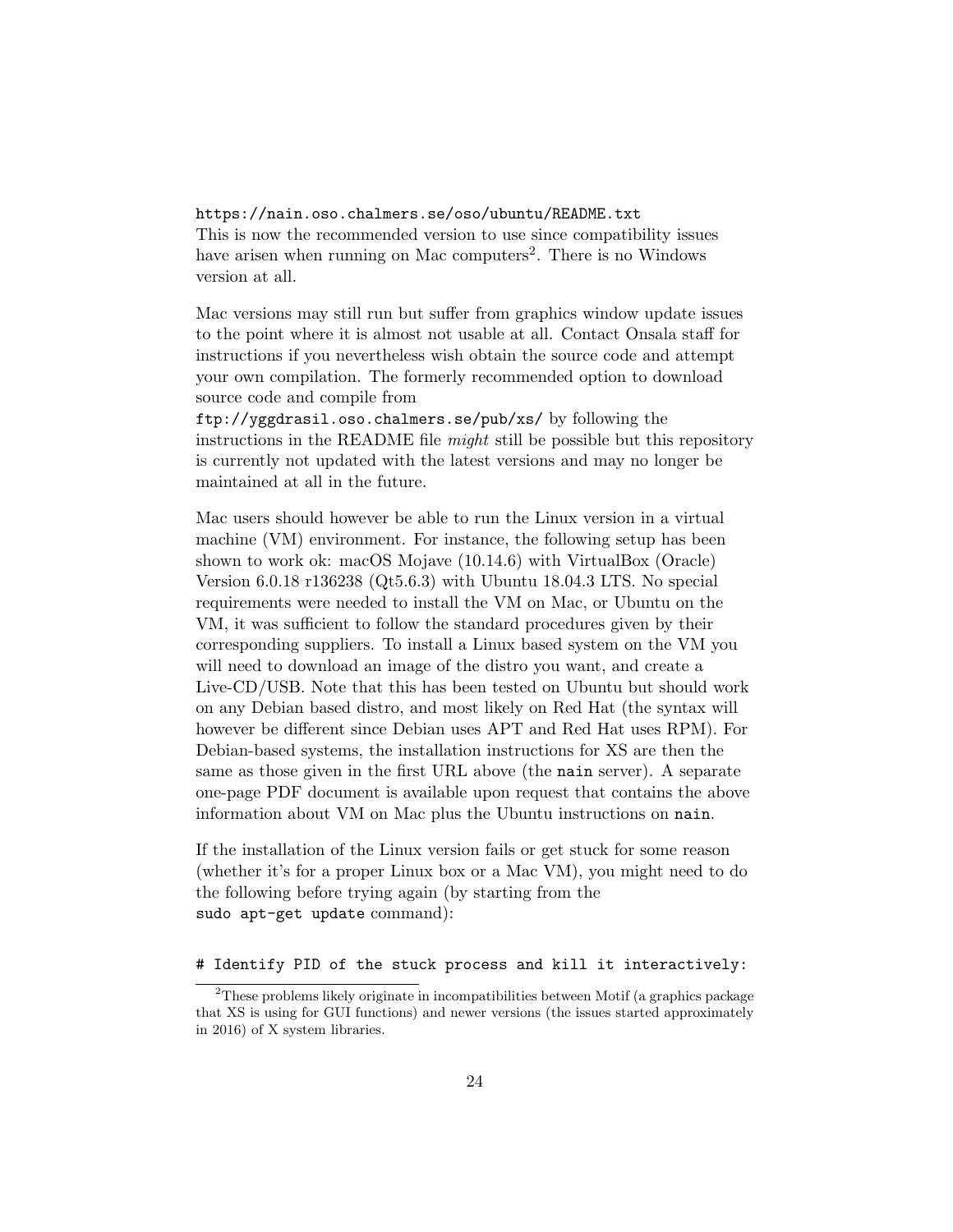```
sudo fuser -vki /var/lib/dpkg/lock
# Remove the file:
sudo rm -f /var/lib/dpkg/lock
# Repair any broken packages in dpkg:
sudo dpkg --configure -a
```
Lastly, there is a separate package on nain called 'xs-data' that has some useful frequency files for XS allowing you to place markers at catalogued line position from several sources. If nain has already been added as repository according to the README.txt file, xs-data can be installed by sudo apt-get install xs-data.

Note that the CLASS software is adding the values of CRVALn (usually CRVAL1 for the f-axis) and the RESTFREQ keywords when reading FITS files while XS saves spectra where both keywords contain the same value<sup>3</sup>. Thus a spectrum saved by XS will get a twice too high frequency axis when loaded with CLASS. The unaltered data files from the 20m telescope however will not cause this effect since CRVAL1 is set to zero. If you need to import a FITS file saved by XS in CLASS while still obtaining a correct frequency axis, you can do so after manually setting the corresponding CRVAL header value to 0.0.

There is also an older package that can be used for rudimentary data reduction using executables run in Shell scripts called DRP. It has not been maintained officially for a long time but there was a fairly recent effort to update the code to at least seemingly run correctly in simple test cases on new Linux systems and hardware. This – highly non-official version – is available upon request without any guarantee of functionality nor support.

Python is a popular programming language which has some support for handling FITS files when using the astropy and specutils

<sup>3</sup>RESTFREQ is only supposed to be the 'frequency of interest' whereas CRVAL is the actual reference pixel value that helps define the axis according to the official FITS standard recommendation so XS is not wrong in doing this.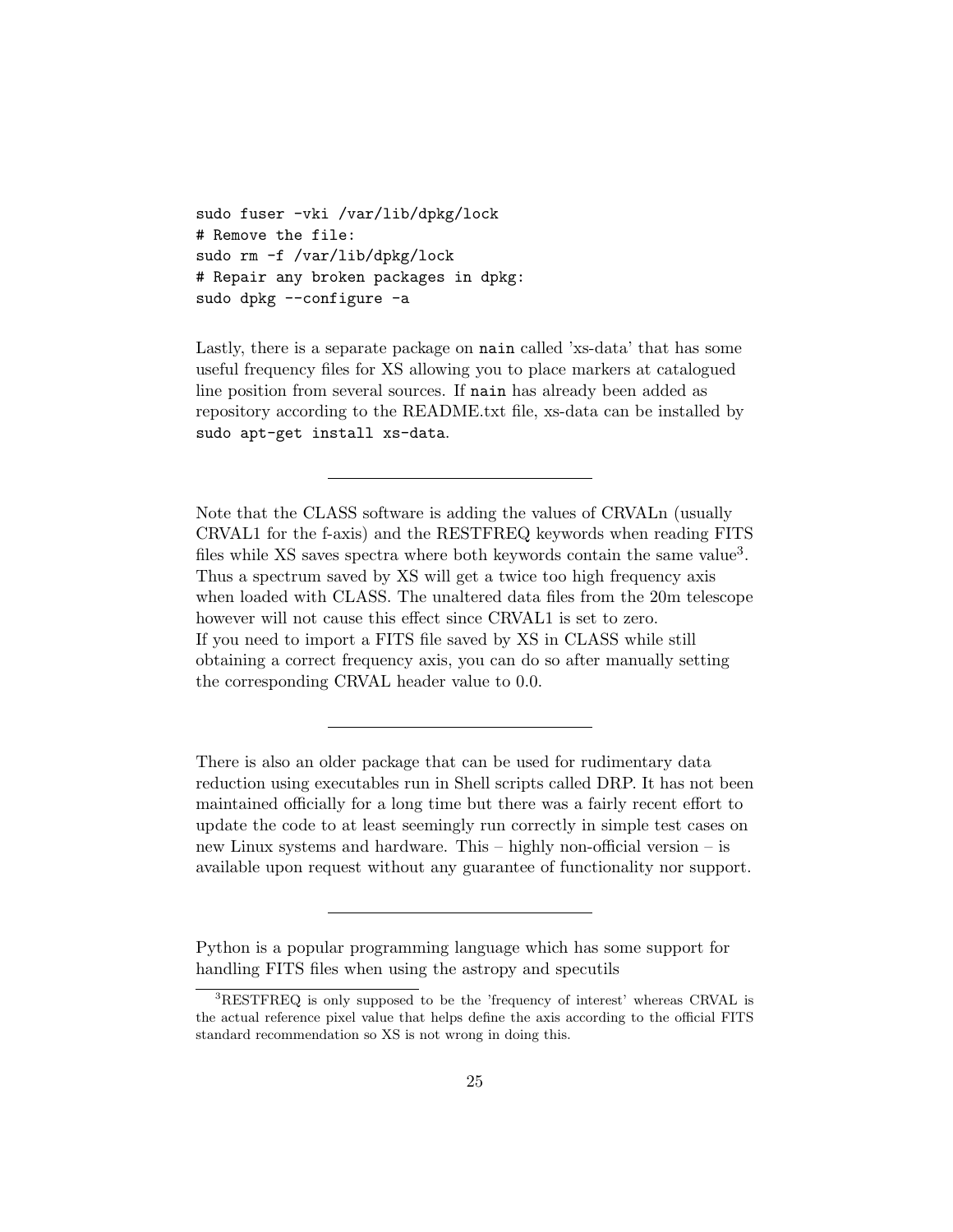```
(https://github.com/astropy/specutils) packages. Below follows some
example code that may help as a foundation for anyone wanting to write
reduction scripts in Python.
```

```
import numpy as np
from matplotlib import pyplot as plt
import astropy.wcs as fitswcs
from astropy.io import fits
from astropy import units as u
from specutils import Spectrum1D
import glob
# create a figure and one subplot
fig, ax = plt.subplots()
# use interactively, else one needs to close every plot before the
# next one is shown
plt.ion()
# get a list of fits files from subdirectory
fitsfiles = glob.glob("FITS/*.fits")
for fitsfile in fitsfiles:
    print(fitsfile)
    f = fits.open(fitsfile)
    # get the FITS header and data array
    header = f[0].header
    data = f[0]. data
    f.close()
    # build a WCS structure (frequency axis) from FITS header info
    crval = header['CRVAL1']
    cdelt = header['CDELT1']
    crpix = header['CRPIX1']restf = header['RESTFREQ']
    wcs = fitswcs.WCS(header={'CDELT1': cdelt, 'CRVAL1': crval,
                              'CUNIT1': 'Hz', 'CTYPE1': 'FREQ',
                              'RESTFRQ': restf, 'CRPIX1': crpix})
    # reshape the data into one dimensional array,
    # assumes that frequency axis is NAXIS1
```